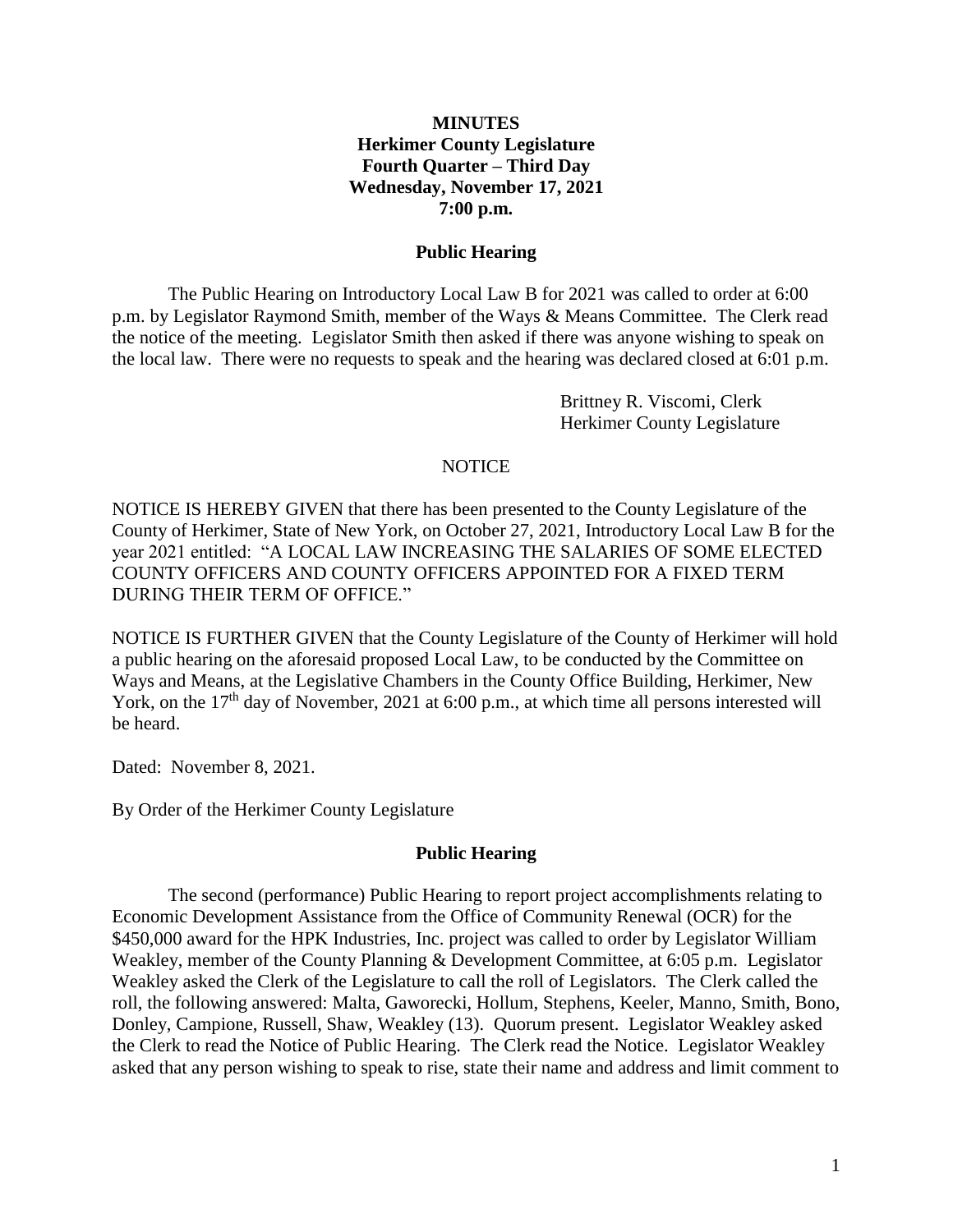five minutes. Chairman Bono made a comment. With no other persons wishing to speak and no persons signed in, the hearing was declared closed at 6:08 p.m.

> Brittney R. Viscomi, Clerk Herkimer County Legislature

#### LEGAL NOTICE

#### HERKIMER COUNTY NOTICE OF PUBLIC HEARING

Herkimer County Legislature will hold a public hearing on November 17, 2021 at 6:05 p.m., in the Legislature Chambers, 109 Mary Street, Herkimer, NY, for the purpose of hearing public comments on Herkimer County's current Community Development Block Grant (CDBG) project: No. 528ED960-20, for HPK Industries, Inc. in the amount of \$450,000. The CDBG program is administered by the New York State Office of Community Renewal (OCR), and provides resources to eligible local governments for housing, economic development, public facilities, public infrastructure, and planning activities, with the principal purpose of benefiting low/moderate income persons. The hearing will provide further information about the progress of the ongoing CDBG project. Comments related to the effectiveness of administration of the CDBG project will also be received at this time. The hearing is being conducted pursuant to Section 570.486, Subpart I of the CFR and in compliance with the requirements of the Housing and Community Development Act of 1974, as amended.

The Legislature Chambers is accessible to persons with disabilities. If special accommodations are needed for persons with disabilities, those with hearing impairments, or those in need of translation from English, those individuals should contact Brittney Viscomi, Clerk of the Legislature, at 315-867-1108 at least one week in advance of the hearing date to allow for necessary arrangements. Written comments may also be submitted until November 17, 2021 to:

Brittney Viscomi, Clerk Herkimer County Legislature, 109 Mary Street, Suite 1310 Herkimer, NY 13350.

#### **Public Hearing**

The Public Hearing on the Assessment Roll for the Herkimer County Sewer District to be used in the year 2022 was called to order at 6:10 p.m. by Peter J. Campione, Chairman of the Natural Resources Committee. The Clerk read the notice of the hearing. Legislator Campione asked if anyone wished to speak at the hearing. There were no requests to speak, and the hearing was declared closed at 6:11 p.m.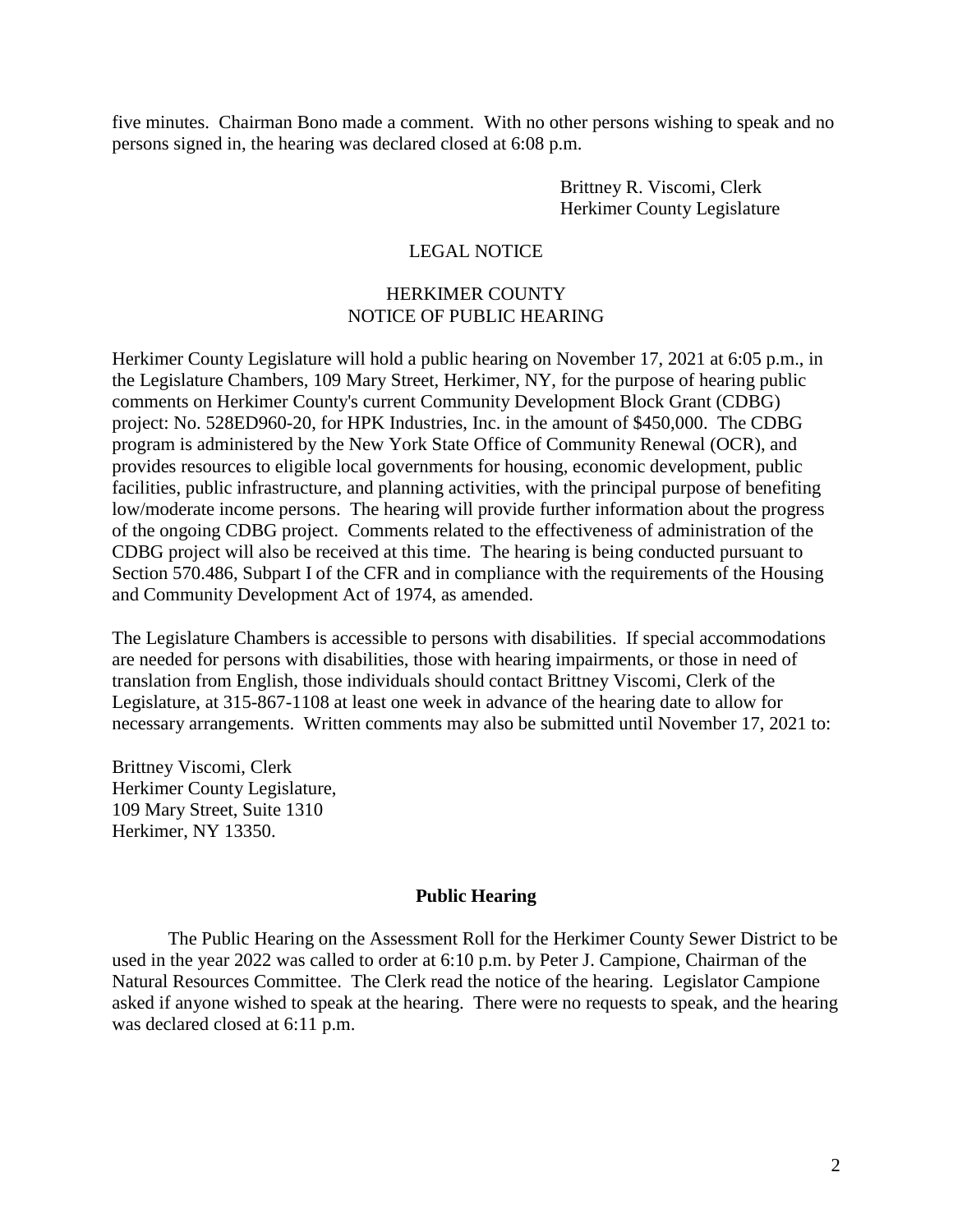#### **LEGAL NOTICE**

#### **NOTICE OF COMPLETION OF ASSESSMENT ROLL AND PUBLIC HEARING ON ASSESSMENT ROLL FOR THE HERKIMER COUNTY SEWER DISTRICT TO BE USED IN THE YEAR 2022**

**NOTICE IS HEREBY GIVEN** that the assessment roll for the Herkimer County Sewer District for the year beginning January 1, 2022 has been completed and filed in the Office of the Clerk of the Herkimer County Legislature at the County Office Building in Herkimer, New York, where it is available for inspection by any interested persons during office hours.

**FURTHER NOTICE IS HEREBY GIVEN** that the County Legislature of the County of Herkimer will hold a public hearing on the said assessment roll to hear and consider any objections which may be made to the Assessment Roll at the Herkimer County Legislators' Chambers in the County Office Building in the Village of Herkimer, New York, on the 17<sup>th</sup> day of November, 2021 at 6:10 p.m.

Dated: November 8, 2021.

The Regular Session of the Herkimer County Legislature was called to order by Chairman Vincent J. Bono at 7:05 p.m.

Chairman Bono called on Rodney Swartz to lead the Legislature in the Pledge of Allegiance.

Chairman Bono called for a moment of silence in recognition of all veterans, past and present.

Roll Call: Quorum present, the following answering the roll:

Present: Malta, Gaworecki, Schrader, Hollum, Stephens, Keeler, Brezinski, Manno, Smith, Bono, Ackerman, Donley, Campione, Russell, Shaw, Weakley (16).

Absent: Johnson (1).

Pursuant to Rule 11, Chairman Bono opened the floor for public comment. There were no appearances.

Pursuant to Rule 8 of the Rules of the County Legislature, Chairman Bono asked if there were any objections or corrections to the minutes of October 27, 2021. There were none, and the Chairman ordered them approved.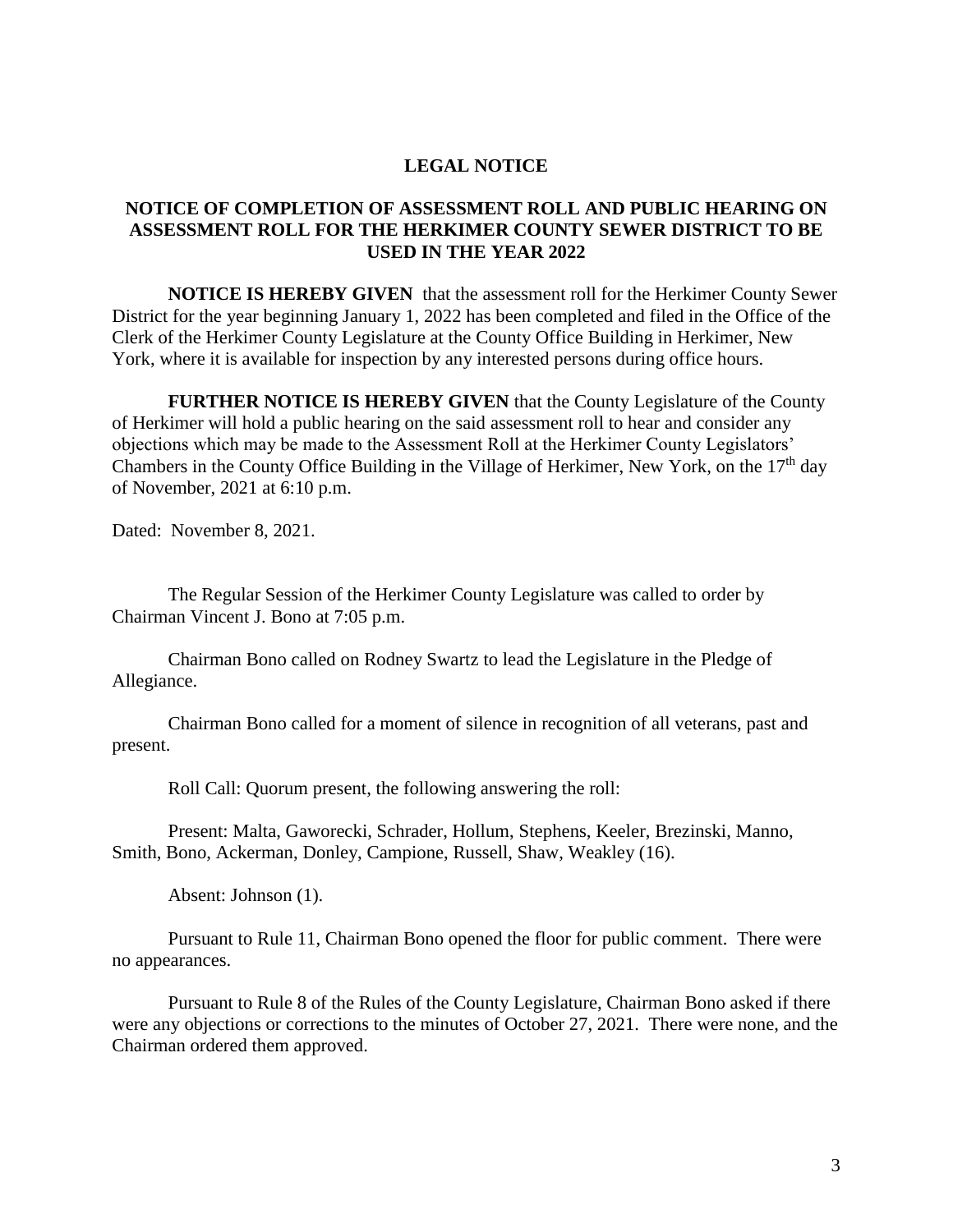Chairman Bono stated that the communications received by the Legislature and the committees to which they were referred were as listed on the agenda, and asked if any member of the Legislature requested mention of any particular communication. Mr. Schrader requested communication No. 380 be read.

No. 353 – A communication was received from the Newtown Family expressing thanks. Filed.

No. 354 – A communication was received from the Solid Waste Authority submitting Resolutions. Filed.

No. 355 – A communication was received from the Solid Waste Authority submitting Proposed 2022 Budget. Filed.

No. 356 – A communication was received from the Soil and Water Conservation District submitting Notice of Meeting. Filed.

No. 357 – A communication was received from the Commissioners of Elections submitting request authorizing the use of election machines at Mt. Markham School District. Referred to the Committee on Administration/Veterans' Affairs and the Committee on Ways & Means.

No. 358 – A communication was received from the County Attorney requesting Memorandum of Agreement concerning the E911 Communications Center. Referred to the Committee on Ways & Means.

No. 359 – A communication was received from the Budget Officer/Purchasing Agent requesting authorization for preparation of tentative copies of budget. Referred to the Committee on Ways & Means.

No. 360 – A communication was received from the Budget Officer/Purchasing Agent requesting to award bids for chemicals at the Herkimer County Sewer District. Referred to the Committee on Natural Resources and the Committee on Ways & Means.

No. 361 – A communication was received from the Herkimer County Sewer District submitting Resolution for Rate Increase. Referred to the Committee on Natural Resources and the Committee on Ways & Means.

No. 362 – A communication was received from the Budget Officer/Purchasing Agent requesting renewal of Insurance Coverages for Herkimer County for 2022. Referred to the Committee on Ways & Means.

No. 363 – A communication was received from the Budget Officer/Purchasing requesting transfers in the 2021 Budget. Referred to the Committee on Ways & Means.

No. 364 – A communication was received from the County Treasurer submitting Apportionment of Mortgage Tax. Referred to the Committee on Ways & Means.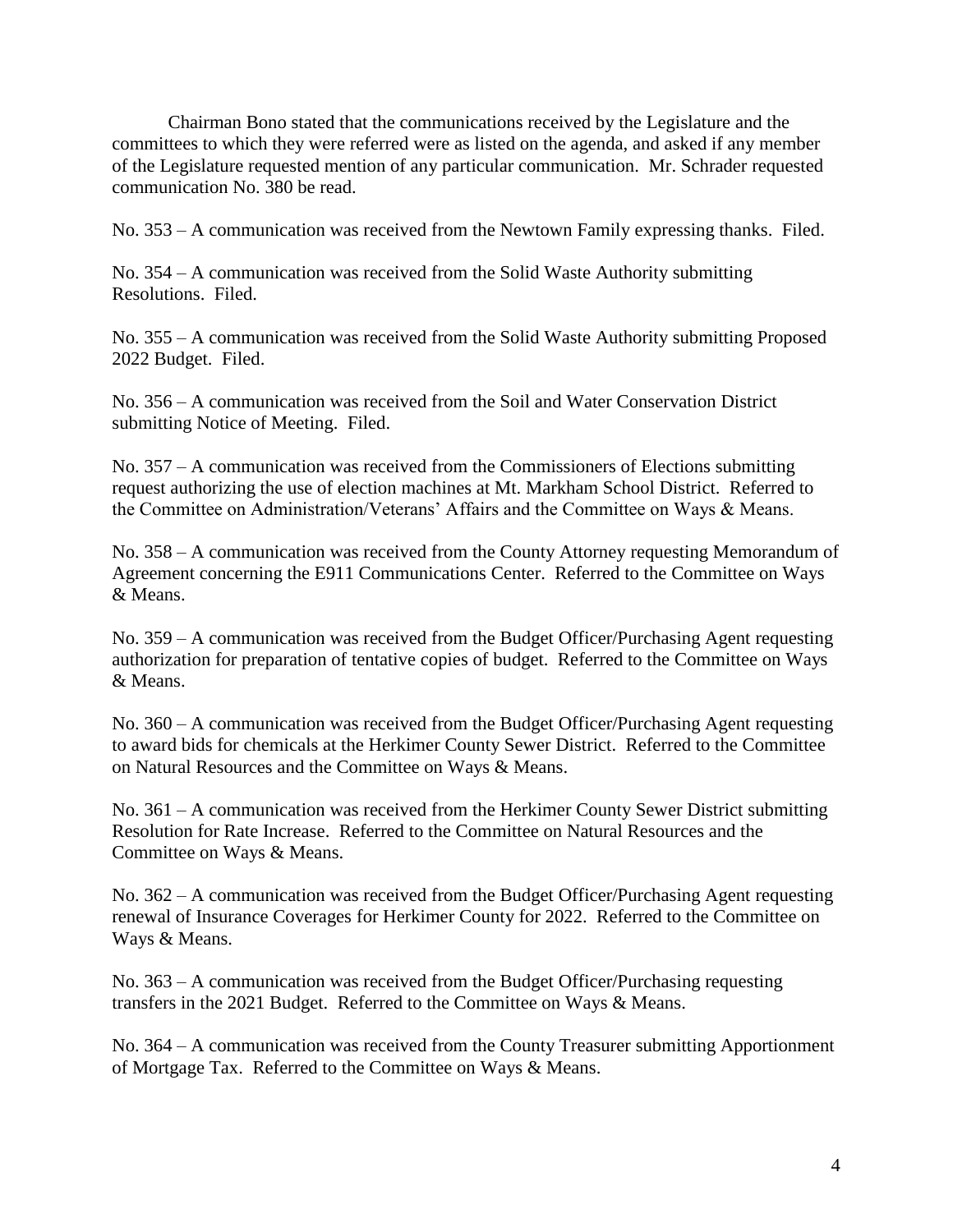No. 365 – A communication was received from the County Clerk submitting Semi-Annual Mortgage Tax Report. Referred to the Committee on Ways & Means.

No. 366 – A communication was received from the Director of the Youth Bureau requesting contracts for youth programs for 2021. Referred to the Committee on County Planning & Development and the Committee on Ways & Means.

No. 367 – A communication was received from the Personnel Officer requesting to renew contract with Benetech, Inc. to provide third party, workers' compensation administrative services. Referred to the Committee on Ways & Means.

No. 368 – A communication was received from the Personnel Officer requesting authorization to execute contract with Benefit Resource, Inc. for administration of a Health Reimbursement Account Plan. Referred to the Committee on Ways & Means.

No. 369 – A communication was received from the Budget Officer/Purchasing Agent requesting transfer for additional funding in District Attorney's Office. Referred to the Committee on Ways & Means.

No. 370 – A communication was received from the Budget Officer/Purchasing Agent requesting acceptance of grant, creation of accounts, and budget amendment in Public Health. Referred to the Committee on Human Resources and the Committee on Ways & Means.

No. 371 – A communication was received from the Budget Officer/Purchasing Agent requesting permission for the Chairman to sign a voucher for funding through the American Rescue Plan. Referred to the Committee on Ways & Means.

No. 372 – A communication was received from the Commissioner of Social Services requesting agreement with Beacon Center. Referred to the Committee on Human Resources and the Committee on Ways & Means.

No. 373 – A communication was received from the Commissioner of Social Services requesting renewal of agreement with ICAN for the provision of two (2) full time preventive services workers. Referred to the Committee on Human Resources and the Committee on Ways & Means.

No. 374 – A communication was received from the Commissioner of Social Services requesting to accept funding and renew a contract with Catholic Charities. Referred to the Committee on Human Resources and the Committee on Ways & Means.

No. 375 – A communication was received from the Commissioner of Social Services requesting to renew a contract with ICAN for services of Integrated County Planning Strategic Coordinator. Referred to the Committee on County Planning & Development and the Committee on Ways & Means.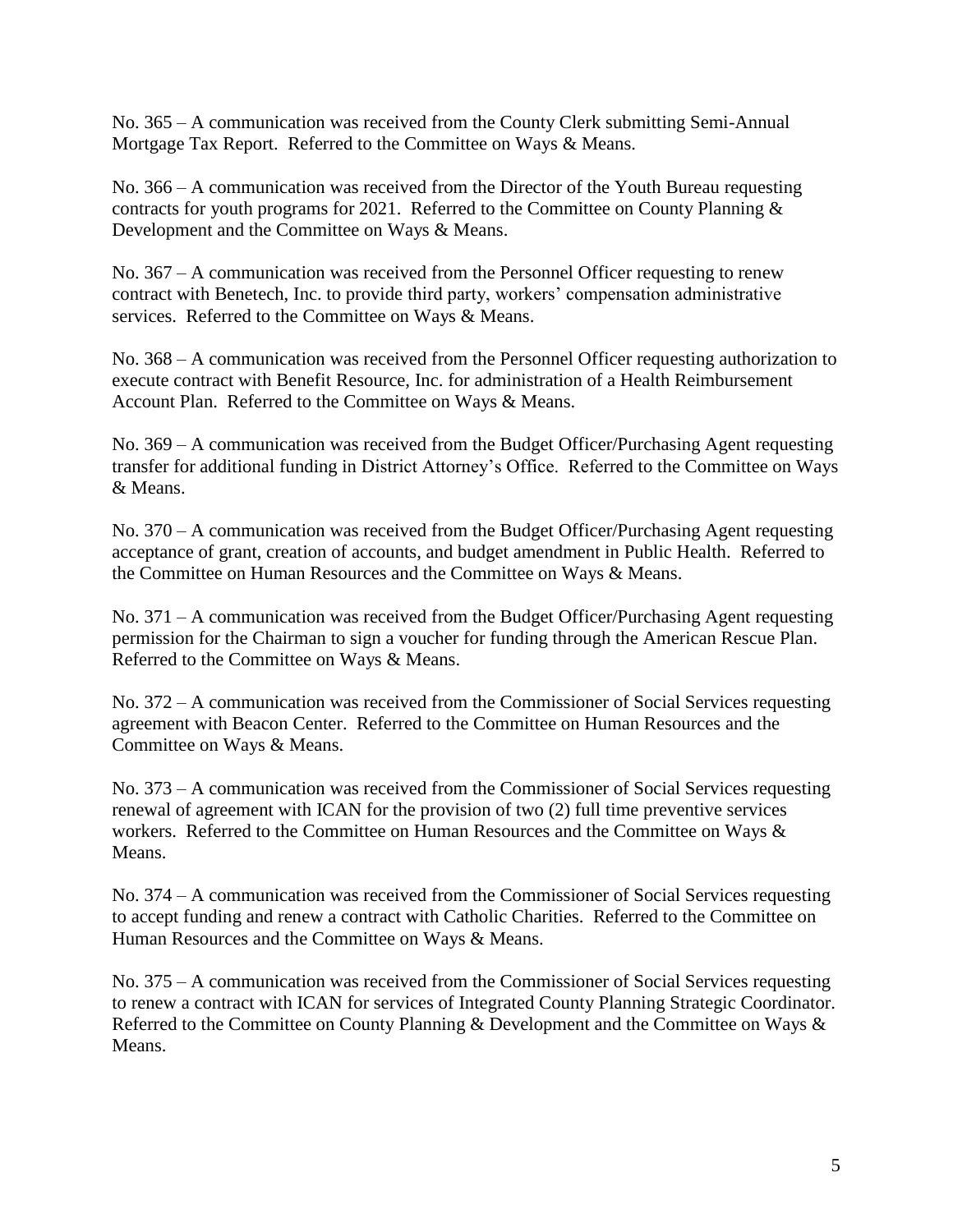No. 376 – A communication was received from the Commissioner of Social Services requesting approval of contracts in connection with the Flexible Funds for Family Services Plan. Referred to the Committee on Human Resources and the Committee on Ways & Means.

No. 377 – A communication was received from the Commissioner of Social Services requesting to amend Resolution No. 198 of 2021 to change performance period. Referred to the Committee on Human Resources and the Committee on Ways & Means.

No. 378 – A communication was received from the Commissioner of Social Services requesting agreement for the provision of QI Assessment Services. Referred to the Committee on Human Resources and the Committee on Ways & Means.

No. 379 – A communication was received from the Commissioners of Elections requesting amendment to Resolution No. 78 of 2021 for an extension. Referred to the Committee on Administration/Veterans' Affairs and the Committee on Ways & Means.

No. 380 – A communication was received from the County Attorney submitting Notice of Claim. Filed.

No. 381 – A communication was received from the County Administrator requesting to establish the Part Time Salary Schedule for the year 2022. Referred to the Committee on Ways & Means.

Pursuant to Rule 6, Chairman Bono then proceeded with Reports of Standing Committees. There were no reports.

The Chairman continued with the Regular Agenda.

On motion of Mr. Russell, seconded by Mr. Smith, Report and Resolution No. 270 sponsored by the Committee on Ways & Means accepting tentative budget and fixing time and place for public hearing was handed up; voted on and adopted by voice vote:

For: Ayes (16). Against: None. Absent: Johnson (1).

# **HERKIMER COUNTY LEGISLATURE**

No. 270

#### **REPORT AND RESOLUTION ACCEPTING TENTATIVE BUDGET AND FIXING TIME AND PLACE FOR PUBLIC HEARING**

#### **Sponsored by: Committee on Ways and Means**

WHEREAS, your Committee on Ways and Means, which was the Committee designated to review the tentative budget for the year 2022 pursuant to the provisions of Section 357 of the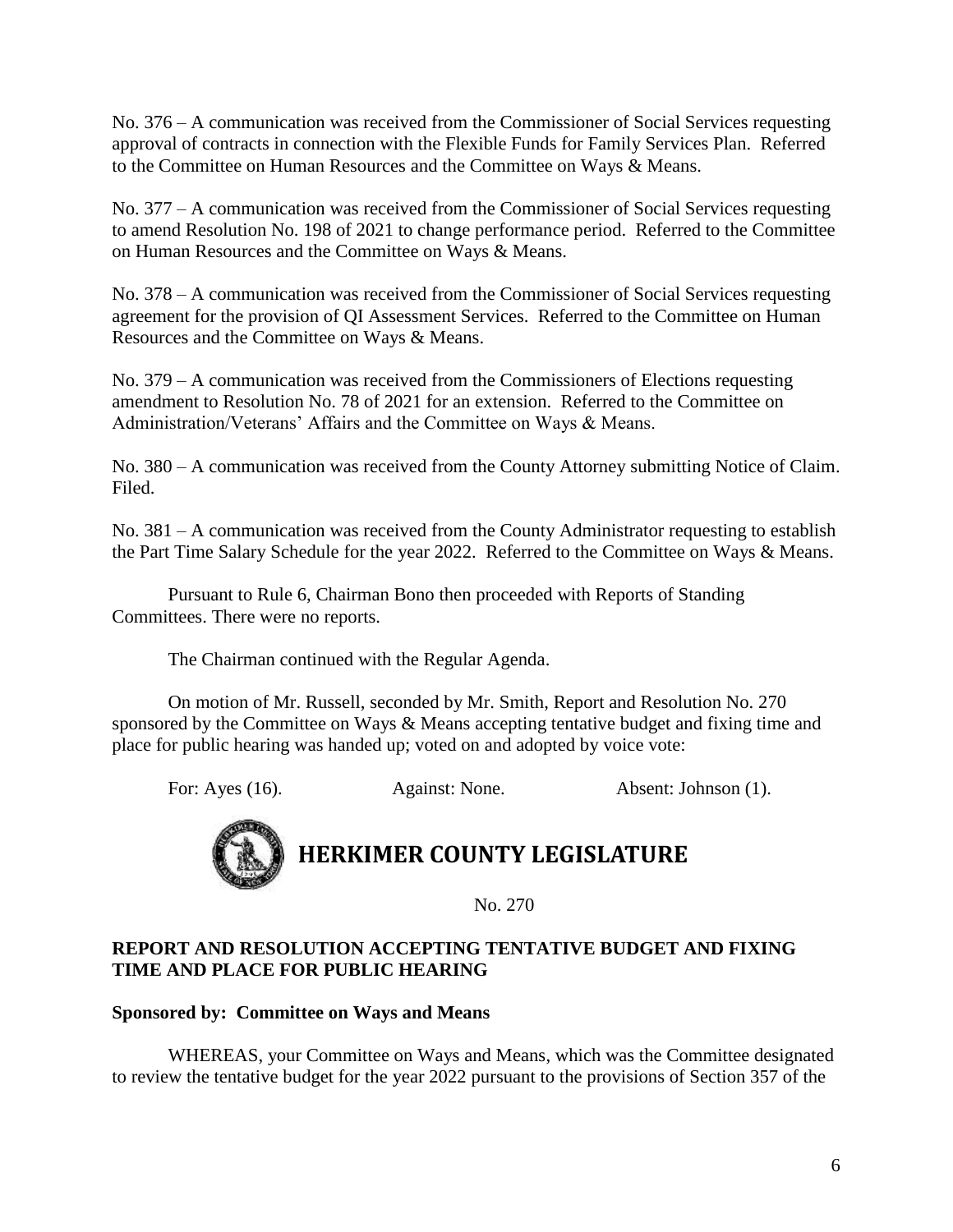County Law, respectfully reports that there was transmitted to the Chairman of said Committee by the Clerk a copy of the tentative budget; now, therefore, be it

RESOLVED, that the County Legislature of the County of Herkimer accepts the tentative budget for the year 2022 as filed, and the Clerk of the Legislature shall cause a notice to be published stating the time and place and purpose of a public hearing on the tentative budget as filed; and, be it further

RESOLVED, that such public hearing shall be held in the Legislative Chambers of the County Office Building in the Village of Herkimer, County of Herkimer, State of New York, on the 15th day of December, 2021 at 6:00 p.m., pursuant to the provisions of Section 359 of the County Law.

Dated: November 17, 2021.

On motion of Mr. Russell, seconded by Mr. Gaworecki, Report and Resolution No. 271 sponsored by the Committee on Ways & Means authorizing preparation of tentative copies of budget was handed up; voted on and adopted by voice vote:

For: Ayes (16). Against: None. Absent: Johnson (1).



No. 271

#### **REPORT AND RESOLUTION AUTHORIZING PREPARATION OF TENTATIVE COPIES OF BUDGET**

#### **Sponsored by: Committee on Ways and Means**

RESOLVED, that the Budget Officer of the County of Herkimer prepare up to seventyfive (75) copies of the tentative budget for the County Legislature; and, be it further

RESOLVED, that the Committee on Ways and Means of this Legislature is hereby designated as the Committee to review the tentative budget pursuant to the provisions of Section 357 of the County Law of the State of New York.

Dated: November 17, 2021.

On motion of Mr. Russell, seconded by Mr. Stephens, Report and Resolution No. 272 sponsored by the Committee on Ways & Means authorizing transfers of funds was handed up; voted on and adopted by voice vote:

For: Ayes (16). Against: None. Absent: Johnson (1).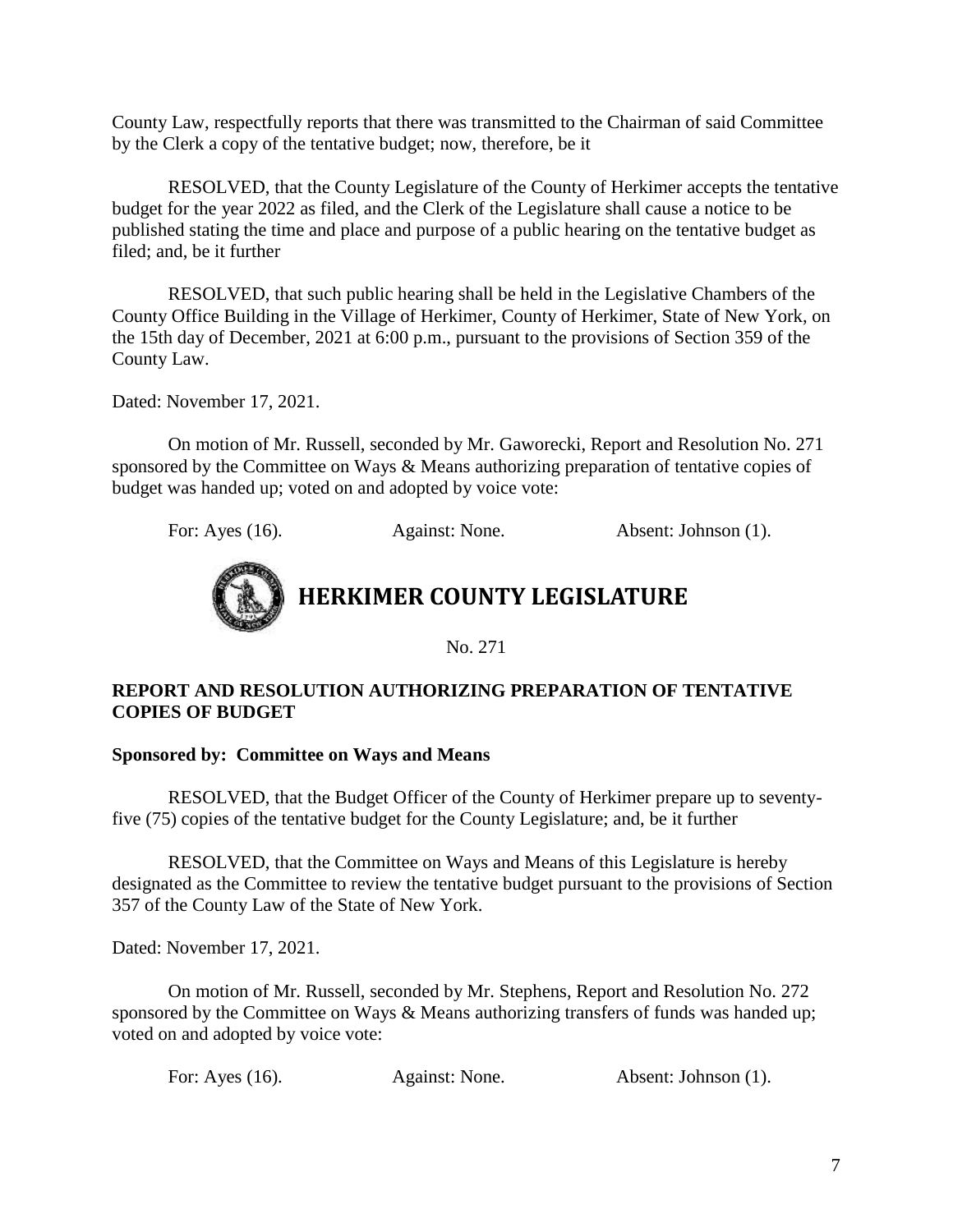

#### No. 272

#### **REPORT AND RESOLUTION AUTHORIZING TRANSFERS OF FUNDS**

#### **Sponsored by: Committee on Ways & Means**

WHEREAS, your Committee on Ways and Means, to which was referred communications from Sheri Ferdula, Budget Officer, dated October 27, 2021, submitting requests for transfers of funds, reports that we have examined said communications, inquired into the subject matters thereof, recommend that said transfers be made and offer the following Resolution:

RESOLVED, that the Herkimer County Treasurer be, and she hereby is, authorized and directed to transfer the following sums from and to the following accounts:

| \$2,159.59 | To: | From: H3021.44000, Public Safety, Capital, Contracted Services, Proj: 19-4<br>H3021.25000, Public Safety, Capital, Other Equipment, Proj: 19-4 |
|------------|-----|------------------------------------------------------------------------------------------------------------------------------------------------|
| \$13,000   | To: | From: A6100.40000, Medicaid, Contractual Expense<br>A1320.10000-001, Auditor, Salaries                                                         |
| \$3,000    | To: | From: A6100.40000, Medicaid, Contractual Expense<br>A1320.10100, Auditor, Temporary Employees.                                                 |

and, be it further

RESOLVED, that certified copies of this Resolution be forwarded to the Herkimer County Auditor, Treasurer, Budget Officer, Director of Emergency Services, and Commissioner of Social Services.

Dated: November 17, 2021.

On motion of Mr. Shaw, seconded by Mr. Stephens, Report and Resolution No. 273 sponsored by the Committee on Ways & Means authorizing insurance coverages was handed up; voted on and adopted by voice vote:

| For: Ayes (16). | Against: None. | Absent: Johnson (1). |
|-----------------|----------------|----------------------|
|                 |                |                      |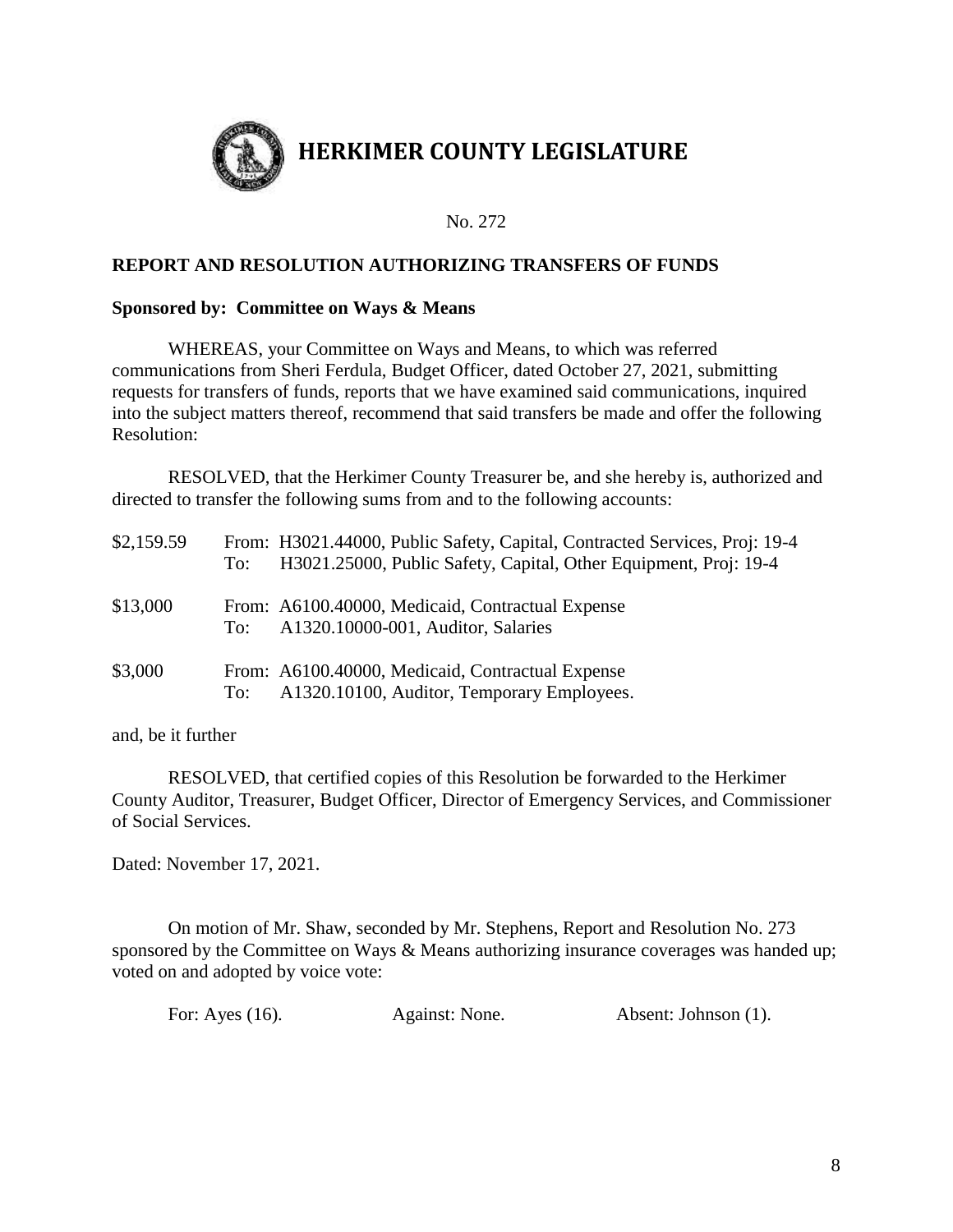

#### No. 273

#### **REPORT AND RESOLUTION AUTHORIZING INSURANCE COVERAGES**

#### **Sponsored by: Committee on Ways and Means**

**c/o Mang/NBT Insurance Agency**

WHEREAS, this Legislature is informed by communication from Sheri Ferdula, Budget Officer/ Purchasing Agent, dated October 26, 2021, of a request that certain policies for insurance coverages be approved for the year beginning December 9, 2021 through December 9, 2022, that an overall increase in premiums is noted, and that the totals for each Agency will not exceed the amount listed; and

WHEREAS, sufficient monies are available to cover said expense; now, therefore, be it

RESOLVED, that policies of insurance beginning December 9, 2021, are authorized by this Legislature as follows:

| Gloversville, NY 12078                   |                |
|------------------------------------------|----------------|
|                                          | 2022           |
| COVERAGE                                 | <b>PREMIUM</b> |
| Property                                 | \$73,466.80    |
| Boiler & Machinery                       | \$14,393.50    |
| General Liability                        | \$102,616.80   |
| OCP.                                     | \$275.00       |
| Auto                                     | \$66,456.50    |
| <b>Public Officials Liability</b>        | \$24,677.40    |
| Law Enforcement Liability                | \$45,257.30    |
| <b>Inland Marine</b>                     | \$28,517.50    |
| Healthcare Gen. & Professional Liability | \$51,356.79    |
| <b>Excess Catastrophe Liability</b>      | \$48,972.00    |
| <b>Excess Employers Liability</b>        | \$6,440.00     |
| Fire Fee                                 | \$330.89       |
| Motor Vehicle Fee                        | \$1,230.00     |
| Crime Insurance                          | \$6,199.60     |
| Cvber                                    | \$9,303.80     |
| <b>NYMIR</b> Total-                      | \$479,493.88   |

and, be it further

**NYMIR**

RESOLVED, that the Chairman of this Legislature be and he hereby is, authorized to execute any documents on behalf of the County of Herkimer in order to purchase said insurance coverages; and, be it further

RESOLVED, that certified copies of this Resolution be forwarded to the Herkimer County Treasurer, Auditor, Budget Officer, and Mang/NBT Insurance Agency.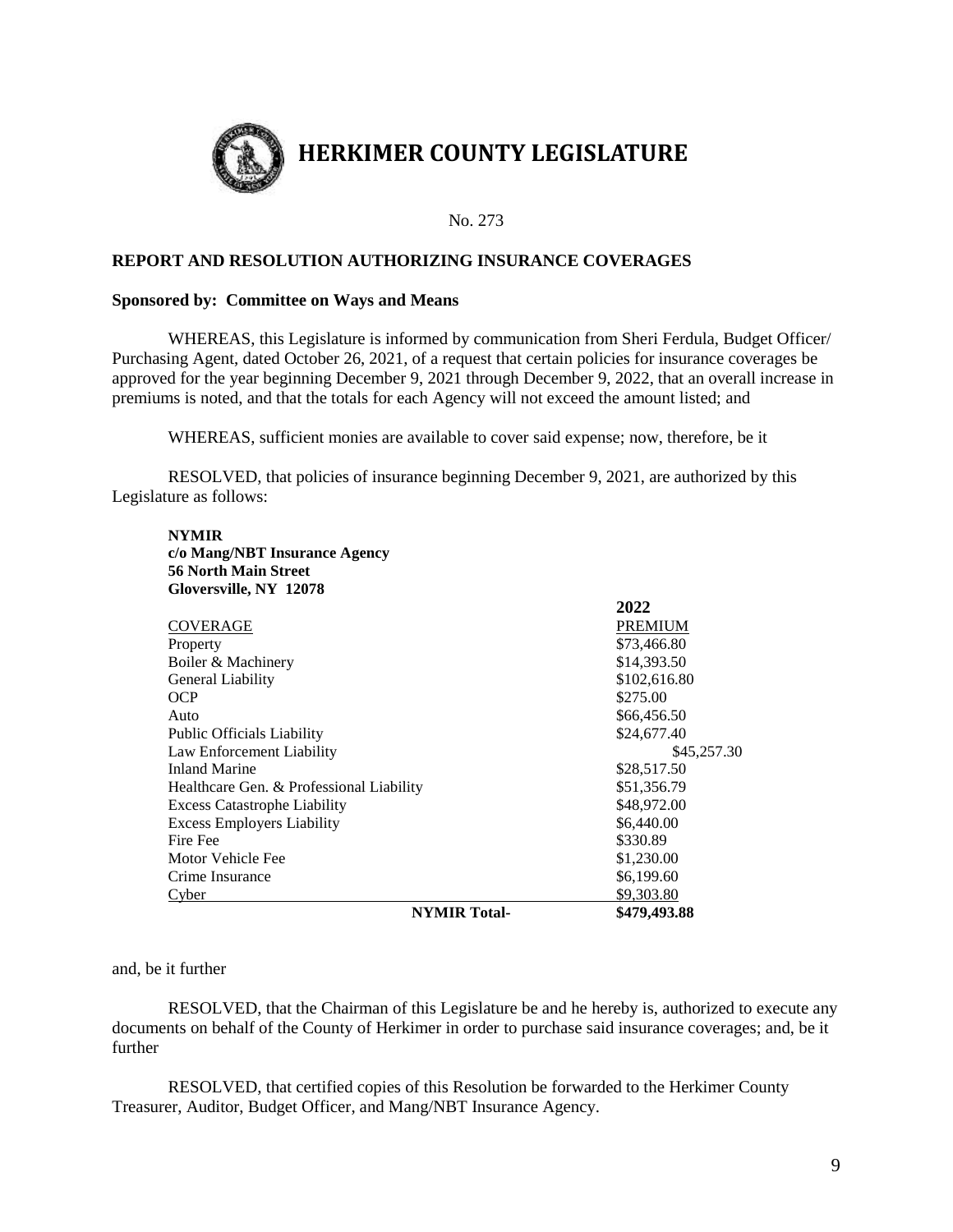Dated: November 17, 2021.

On motion of Mr. Campione, seconded by Mr. Manno, Report and Resolution No. 274 sponsored by the Committee on Natural Resources and the Committee on Ways & Means adopting Assessment Roll of Herkimer County Sewer District was handed up; was voted on and adopted by roll call vote:

For: Malta, Gaworecki, Schrader, Hollum, Stephens, Keeler, Brezinski, Manno, Smith, Bono, Ackerman, Donley, Campione, Russell, Shaw, Weakley (16).

Against: None. Absent: Johnson (1).



No. 274

#### **REPORT AND RESOLUTION ADOPTING ASSESSMENT ROLL OF HERKIMER COUNTY SEWER DISTRICT**

#### **Sponsored by: Committee on Natural Resources Committee on Ways and Means**

WHEREAS, the Herkimer County Sewer District has prepared and submitted an assessment roll pursuant to Section 271 of the County Law; and

WHEREAS, the Herkimer County Budget Officer has transmitted the said assessment roll with the tentative budget of the Herkimer County Sewer District for the year 2022 to the Clerk of the Herkimer County Legislature; and

WHEREAS, by Resolution No. 253 adopted on October 27, 2021 the County Legislature of the County of Herkimer has provided for a public hearing on the said Sewer District Assessment Roll for November 17, 2021; and

WHEREAS, said public hearing has now been held pursuant to said notice; now, therefore, be it

#### RESOLVED:

1. That the Herkimer County Legislature hereby affirms and adopts the Assessment Roll to be used in the year 2022 as submitted by the Herkimer County Sewer District pursuant to Section 271 of the County Law;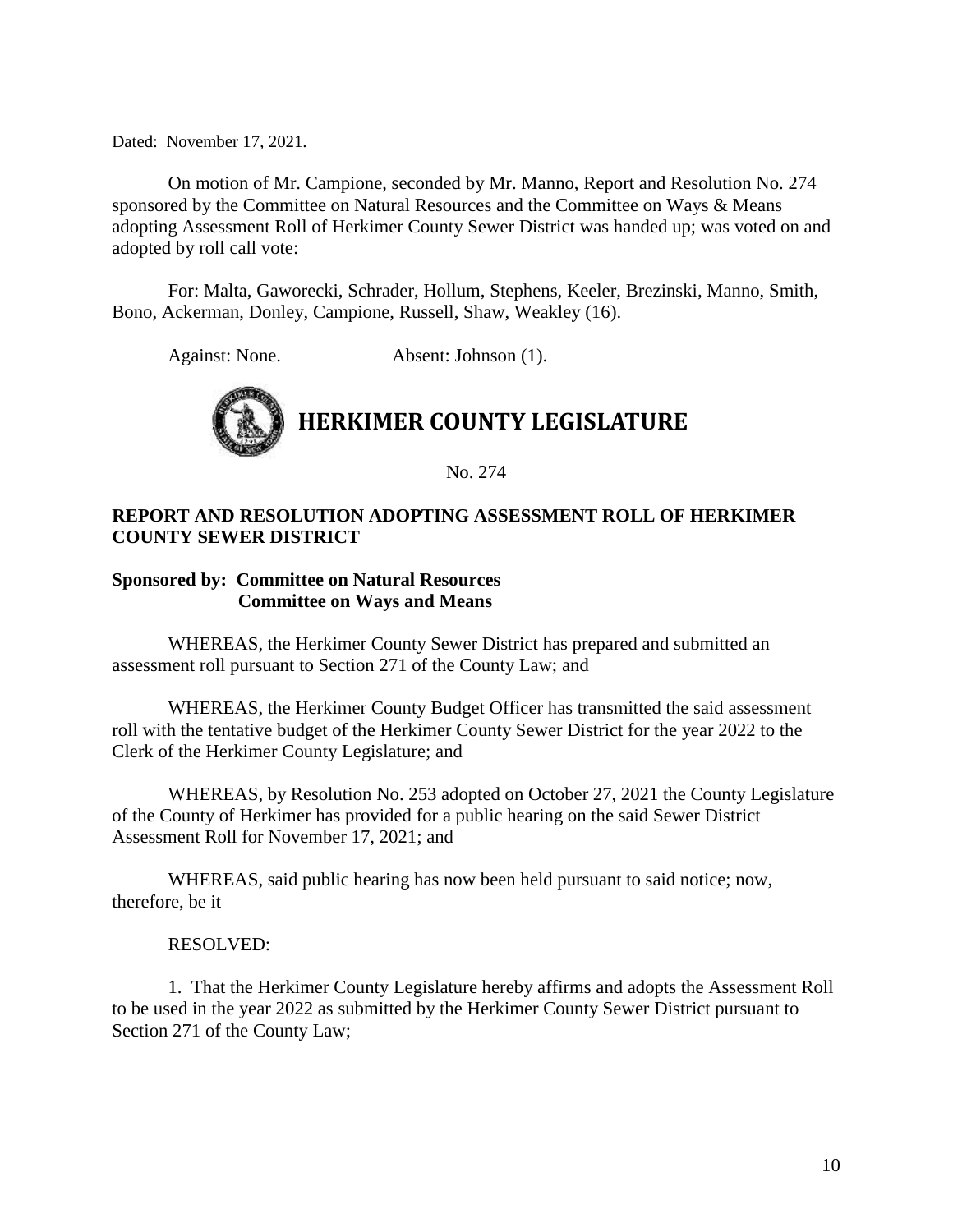2. That there shall be, and hereby is, levied and assessed the sum apportioned to each such lot or parcel of land within the boundaries of said Herkimer County Sewer District, at the time and in the manner provided by law for the levy of state, county and town taxes;

3. That certified copies of this Resolution be forwarded to the Herkimer County Treasurer and Herkimer County Sewer District.

Dated: November 17, 2021.

On motion of Mr. Donley, seconded by Mr. Keeler, Report and Resolution No. 275 sponsored by the Committee on Natural Resources and the Committee on Ways & Means approving Sewer District Resolution concerning Sewer User Rate Increase was handed up; voted on and adopted by roll call vote:

For: Malta, Gaworecki, Schrader, Hollum, Stephens, Keeler, Brezinski, Manno, Smith, Bono, Ackerman, Donley, Campione, Russell, Shaw, Weakley (16).

Against: None. Absent: Johnson (1).



**HERKIMER COUNTY LEGISLATURE**

No. 275

#### **REPORT AND RESOLUTION APPROVING SEWER DISTRICT RESOLUTION CONCERNING SEWER USER RATE INCREASE**

**Sponsored by: Committee on Natural Resources Committee on Ways and Means**

WHEREAS, by letter dated October 28, 2021, Robin Nalaskowski, Secretary to the Herkimer County Sewer District Board, has advised that by action on October 20, 2021, the Herkimer County Sewer District Board adopted a resolution approving an increase to the pergallon user rate/sewer rent from \$1.50 per unit (one thousand gallons) to \$1.75 per unit (one thousand gallons); and

WHEREAS, this Resolution has been forwarded to the Herkimer County Legislature for approval prior to it becoming effective; now, therefore, be it

RESOLVED, that this Legislature hereby approves a resolution duly adopted by the Herkimer County Sewer District Board on October 20, 2021, approving an increase to the pergallon user rate/sewer rent from \$1.50 per unit (one thousand gallons) to \$1.75 per unit (one thousand gallons) effective January 1, 2022; and, be it further

RESOLVED, that certified copies of this Resolution be forwarded to the Herkimer County Treasurer, Auditor, Budget Officer, and the Herkimer County Sewer District.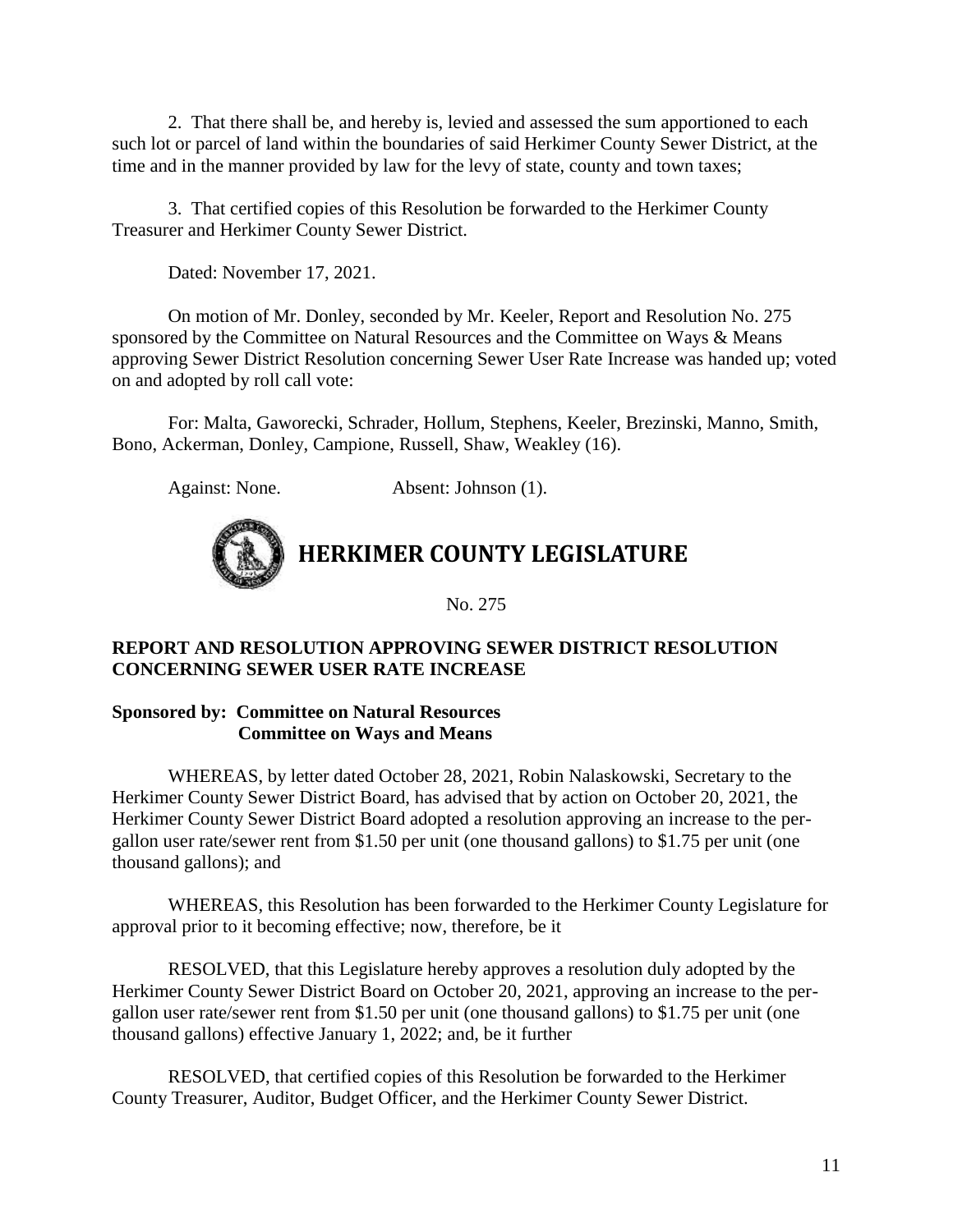Dated: November 17, 2021.

On motion of Mr. Campione, seconded by Mr. Ackerman, Report and Resolution No. 276 sponsored by the Committee on Natural Resources and the Committee on Ways & Means awarding bids for chemicals at Herkimer County Sewer District was handed up; voted on and adopted by voice vote:

For: Ayes (16). Against: None. Absent: Johnson (1).



No. 276

#### **REPORT AND RESOLUTON AWARDING BIDS FOR CHEMICALS AT HERKIMER COUNTY SEWER DISTRICT**

#### **Sponsored by: Committee on Natural Resources Committee on Ways & Means**

WHEREAS, by letter dated November 1, 2021, the Budget Officer/Purchasing Agent has advised that bids were received in accordance with law for the provision of Sodium Hypochlorite, Hydrated Lime, Potassium Permanganate and Polymer for the Herkimer County Sewer District; and

WHEREAS, it is the recommendation of Chief Operator James Rathbun that the bids be awarded to the lowest bidders as follows:

| Sodium Hypochlorite    | $$1.45$ per lb | Amrex Chemical Company, Inc.<br>117 E. Frederick Street, PO Box 642<br>Binghamton NY 13904 |
|------------------------|----------------|--------------------------------------------------------------------------------------------|
| <b>Hydrated Lime</b>   | $$250$ per ton | Graymont Inc.<br>375 Graymont Road, PO Box 448<br>Bellefonte PA 16823                      |
| Potassium Permanganate | $$1.89$ per lb | Carus Chemical Company<br>315 Fifth Street<br>Peru IL 61354                                |
| Polymer                | $$2.74$ per lb | Clean Waters<br>26808 County Route 3<br>Plessis NY 13675                                   |

now, therefore, be it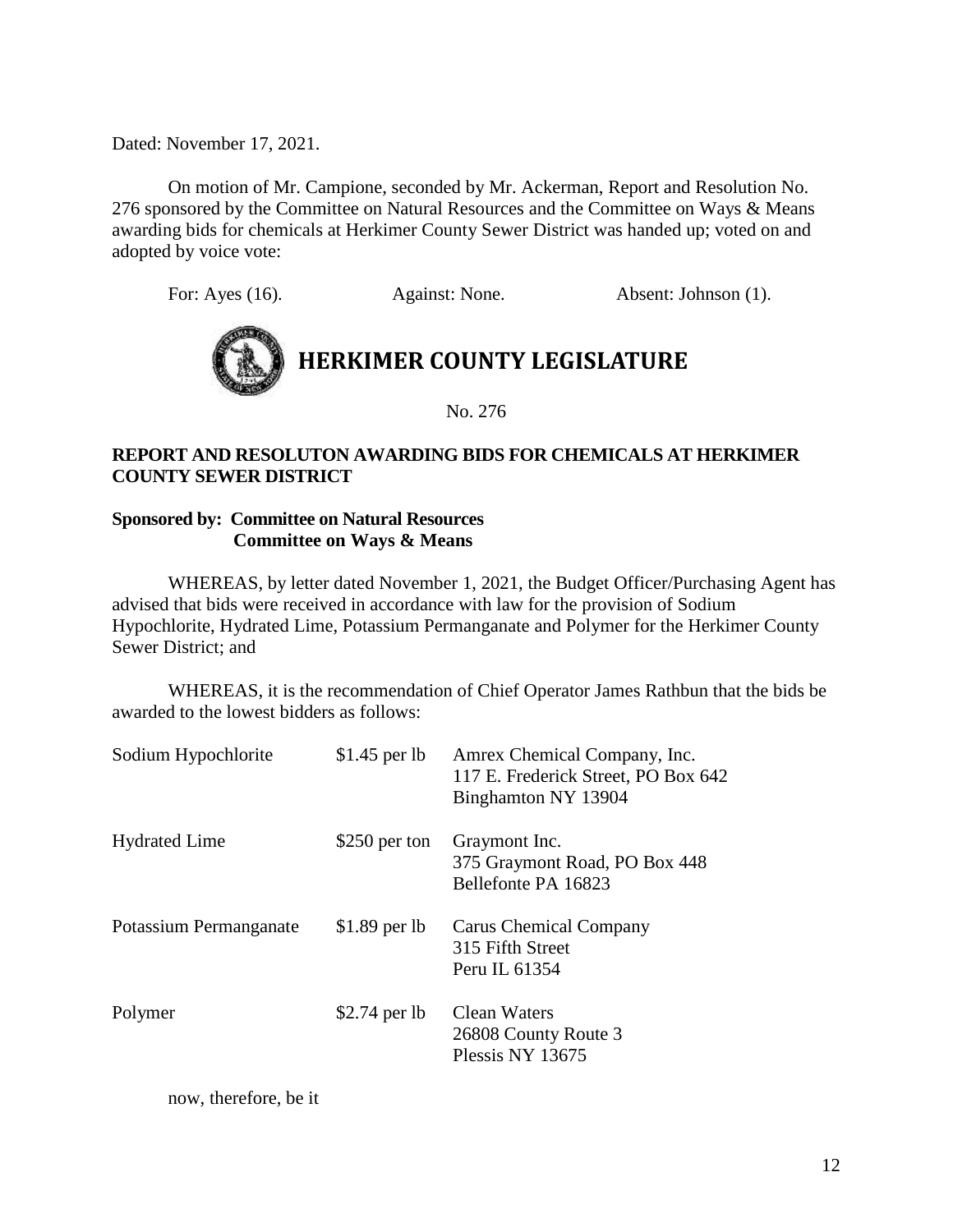RESOLVED, that the above bids for the provision of chemicals for the Herkimer County Sewer District be awarded, in the dollar amounts and delivery amounts as stated; and, be it further

RESOLVED, that certified copies of this Resolution be forwarded to the Herkimer County Treasurer, Auditor, Budget Officer, Herkimer County Sewer District, and providers.

Dated: November 17, 2021.

On motion of Mr. Russell, seconded by Mr. Hollum, Report and Resolution No. 277 sponsored by the Committee on Ways & Means apportioning mortgage tax was handed up; voted on and adopted by voice vote:

For: Ayes (16). Against: None. Absent: Johnson (1).

# **HERKIMER COUNTY LEGISLATURE**

No. 277

#### **REPORT AND RESOLUTION APPORTIONING MORTGAGE TAX**

#### **Sponsored by: Committee on Ways and Means**

WHEREAS, your Committee on Ways and Means, to which was referred the report of the Recording Officer and County Treasurer showing the amounts received from the mortgage taxes, respectfully reports that we have examined the report containing the list of mortgages as kept by the Herkimer County Clerk, and herewith submit the following report showing the apportionment to the several towns, villages and the City in the County. Your Committee recommends that the Herkimer County Treasurer be authorized to draw warrants payable to the Supervisors of the several towns and to the City of Little Falls, and to the Treasurers of the incorporated villages in an amount apportioned as indicated on the tabulated statement recommended by the Committee herewith, and your Committee offers the following Resolution:

RESOLVED, that the Herkimer County Treasurer be, and she hereby is, authorized and directed to draw warrants payable to the Supervisors of the several towns in Herkimer County and to the Treasurer of the City of Little Falls and the Treasurers of the incorporated villages in the County of Herkimer entitled to a portion thereof, in the amounts of mortgage taxes apportioned respectively, and that a certified copy of the Resolution be served by the Clerk of this Legislature on the Herkimer County Treasurer.

Dated: November 17, 2021.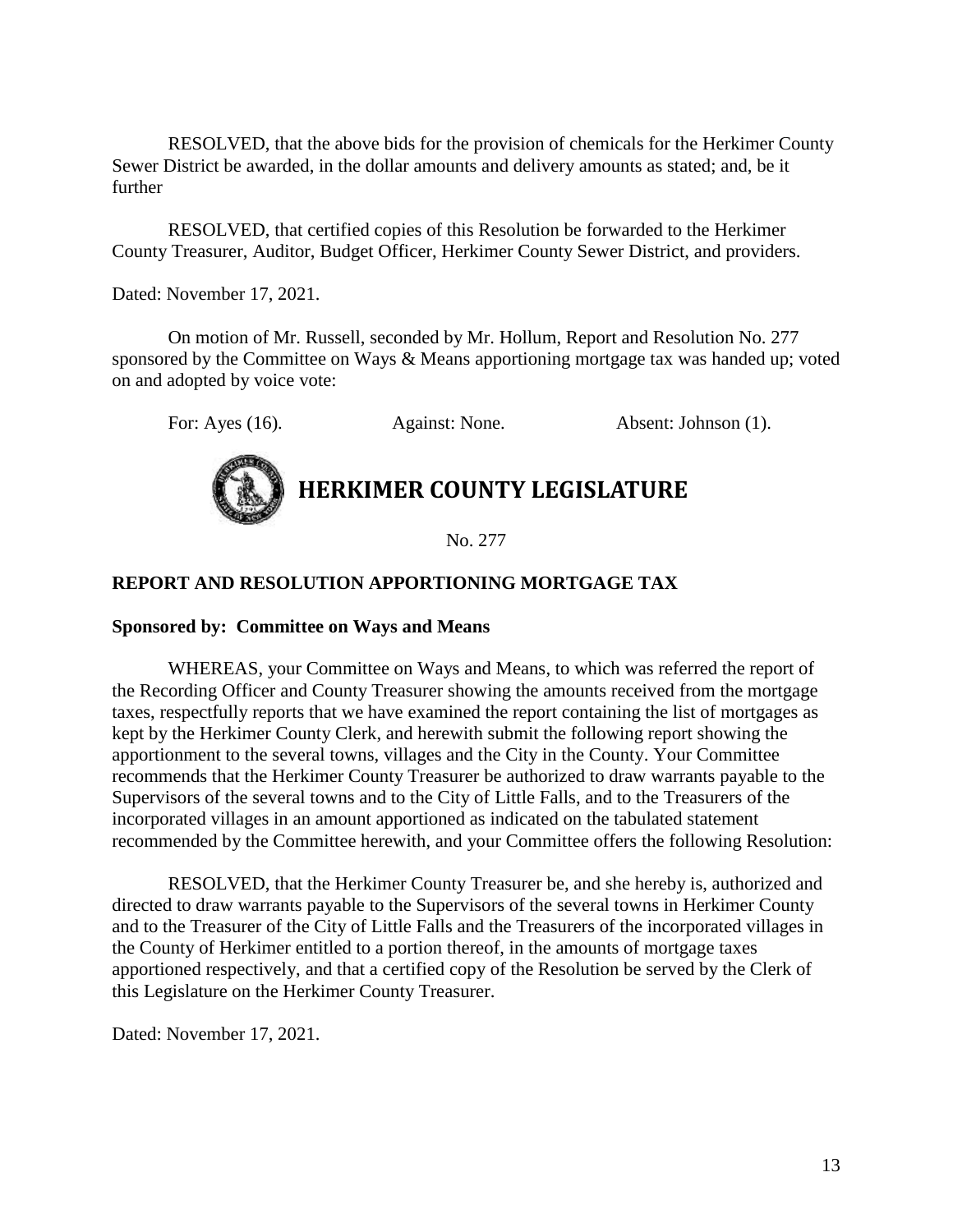On motion of Mr. Hollum, seconded by Mr. Brezinski, Report and Resolution No. 278 sponsored by the Committee on Administration/Veterans' Affairs and the Committee on Ways & Means amending Resolution No. 78 of 2021 creating temporary part time position in Board of Elections was handed up; voted on and adopted by roll call vote:

For: Malta, Gaworecki, Schrader, Hollum, Stephens, Keeler, Brezinski, Manno, Smith, Bono, Ackerman, Donley, Campione, Russell, Shaw, Weakley (16).

Against: None. Absent: Johnson (1).



No. 278

#### **REPORT AND RESOLUTION AMENDING RESOLUTION NO. 78 OF 2021 CREATING TEMPORARY PART TIME POSITION IN BOARD OF ELECTIONS**

#### **Sponsored by: Committee on Administration/Veterans' Affairs Committee on Ways and Means**

WHEREAS, Resolution No. 78 adopted on March 17, 2021, established a temporary, part-time position in the Board of Elections from October 1, 2021 through November 15, 2021; and

WHEREAS, by letter dated November 4, 2021, the Commissioners of Elections have requested that the temporary, part-time position be extended by one week, through November 22, 2021; now, therefore, be it

RESOLVED, that the temporary, part-time position of Clerk in Account A1450A be effective through November 22, 2021 at an hourly rate of \$15.00; and, be it further

RESOLVED, that in all other respects, Resolution No. 78 of 2021 shall remain in full force and effect; and, be it further

RESOLVED, that certified copies of this Resolution be forwarded to the Herkimer County Treasurer, Auditor, Budget Officer, Personnel Officer, and Commissioners of Elections.

Dated: November 17, 2021.

Chairman Bono dispensed with the regular session to welcome the students in attendance who are participating in the Cornell Cooperative Extension Government Intern Program and asked them to introduce themselves and the school districts they represented. Chairman Bono also asked the County Attorney to give a brief description of the difference between a voice vote and a roll call vote.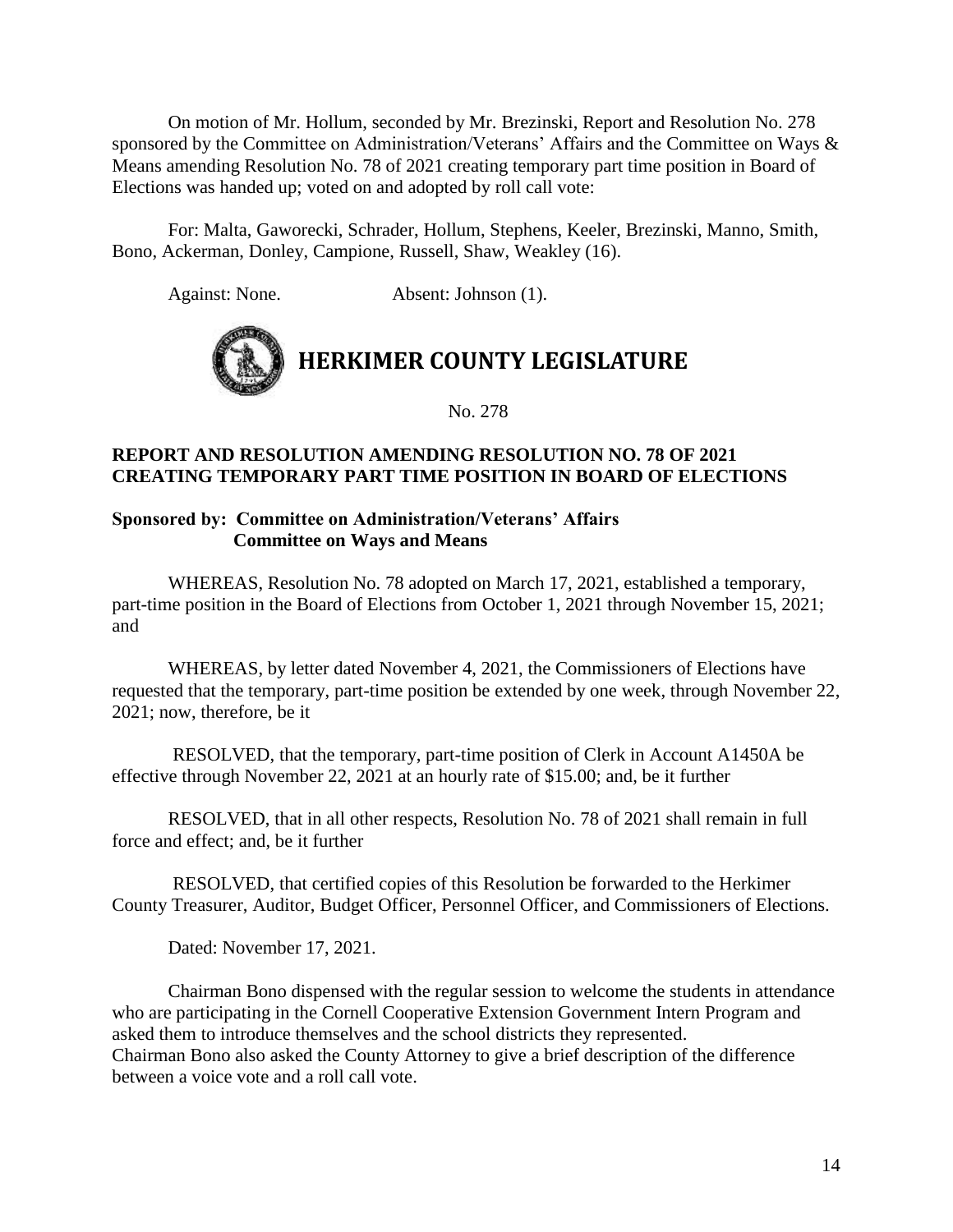The Chairman continued with the Regular Agenda.

On motion of Mr. Ackerman, seconded by Mr. Schrader, Report and Resolution No. 279 sponsored by the Committee on County Planning & Development and the Committee on Ways & Means authorizing contracts for the Youth Programs for 2021 was handed up; voted on and adopted by voice vote:

For: Ayes (16). Against: None. Absent: Johnson (1).



# **HERKIMER COUNTY LEGISLATURE**

No. 279

#### **REPORT AND RESOLUTION AUTHORIZING CONTRACTS FOR THE YOUTH PROGRAMS FOR 2021**

#### **Sponsored by: Committee on County Planning and Development Committee on Ways and Means**

WHEREAS, by letter dated October 18, 2021 from Regina Giacovelli, Executive Director of the Herkimer County Youth Bureau, this Legislature is advised that the New York State Office of Children and Family Services has approved Herkimer County's Resource Allocation Plan (RAP) for 2021, which includes requested state aid in the amount of \$74,070; and

WHEREAS, by said letter, the Executive Director of the Herkimer County Youth Bureau advises that the Youth Bureau now desires to enter into contracts for 2021 with local agencies for the implementation of the Youth Development Programs; now, therefore, be it

RESOLVED, that the Chairman of this Legislature is hereby authorized to execute contracts, subject to reimbursement from the State of New York, with the following agencies in the amounts listed:

Little Falls YMCA, School's Out Scholarship Program - \$ 7,100.00 Little Falls YMCA, Unsupervised Youth Alternatives - \$6,600.00 *Little Falls Family YMCA, 15 Jackson St, Little Falls NY, 13365*

Catholic Charities of Herkimer County, Domestic Violence Program - \$5,000.00 Catholic Charities of Herkimer County Runaway and Homeless Youth Program - \$1,330.00 *Catholic Charities of Herkimer County, 61 West St, Ilion, NY 13357*

Center for Family Life and Recovery, Short Term Prevention Services - \$5,300.00 *Center for Family Life and Recovery, 502 Court St., Suite 401, Utica, NY 13502*

ICAN, Social Media and Mental Health - \$5,000.00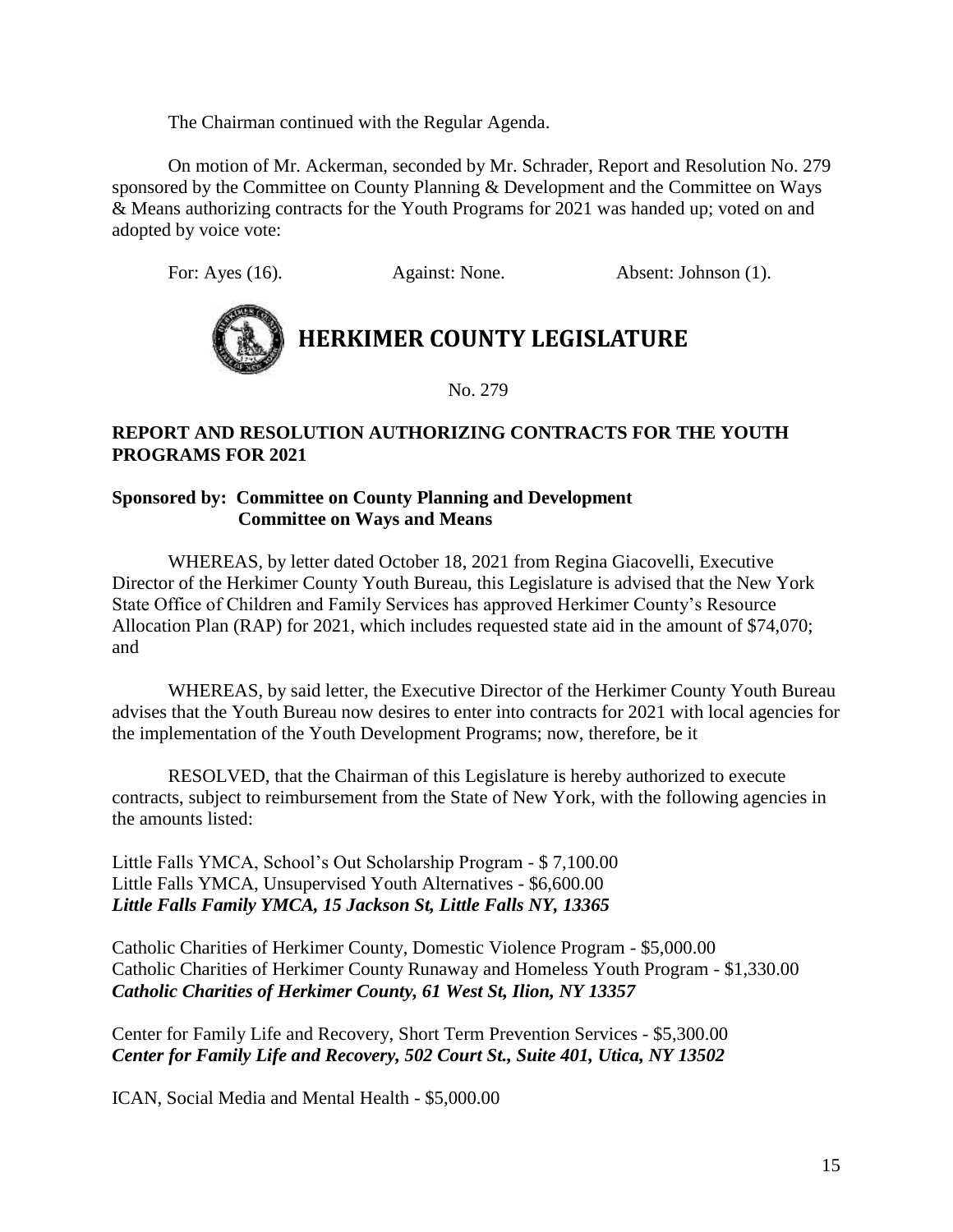*ICAN, 310 Main St., Utica, NY 13501*

#### **Runaway and Homeless Youth (60% state funding, 20% agency match, 20% county match)**

Catholic Charities of Herkimer County, Runaway and Homeless Youth Program – \$13,939.00 – State share, \$ 4,647.00 – Catholic Charities match, \$ 4,647.00 – Herkimer County match. Program total: \$23,232.00

and, be it further

RESOLVED, that certified copies of this Resolution be forwarded to the Herkimer County Treasurer, Auditor, Budget Officer, Executive Director of the Herkimer County Youth Bureau and the above listed agencies.

Dated: November 17, 2021.

On motion of Mr. Russell, seconded by Mr. Shaw, Report and Resolution No. 280 sponsored by the Committee on Ways & Means approving contract for third party claims administration services for the former Herkimer County Self-Insurance Plan and Stand Alone Plan was handed up; voted on and adopted by voice vote:

For: Ayes (16). Against: None. Absent: Johnson (1).



# **HERKIMER COUNTY LEGISLATURE**

No. 280

#### **REPORT AND RESOLUTION APPROVING CONTRACT FOR THIRD PARTY CLAIMS ADMINISTRATION SERVICES FOR THE FORMER HERKIMER COUNTY SELF-INSURANCE PLAN AND STAND ALONE PLAN**

#### **Sponsored by: Committee on Ways and Means**

WHEREAS, by Resolution No. 313 of 2008 this Legislature authorized a contract with Benetech, Inc., for third party administration services for the former Herkimer County Self-Insured Workers' Compensation Plan which has been extended and amended to include coverage for the Stand Alone Plan and extended by Resolution No. 258 of 2019 through December 31, 2021; and

WHEREAS, by letter dated October 18, 2021, Steven R. Billings, Personnel Officer, has requested a three year contract from January 1, 2022 through December 31, 2024, with the annual cost for the County Stand-Alone coverage to be at a rate of \$26,647.00 for the year 2022,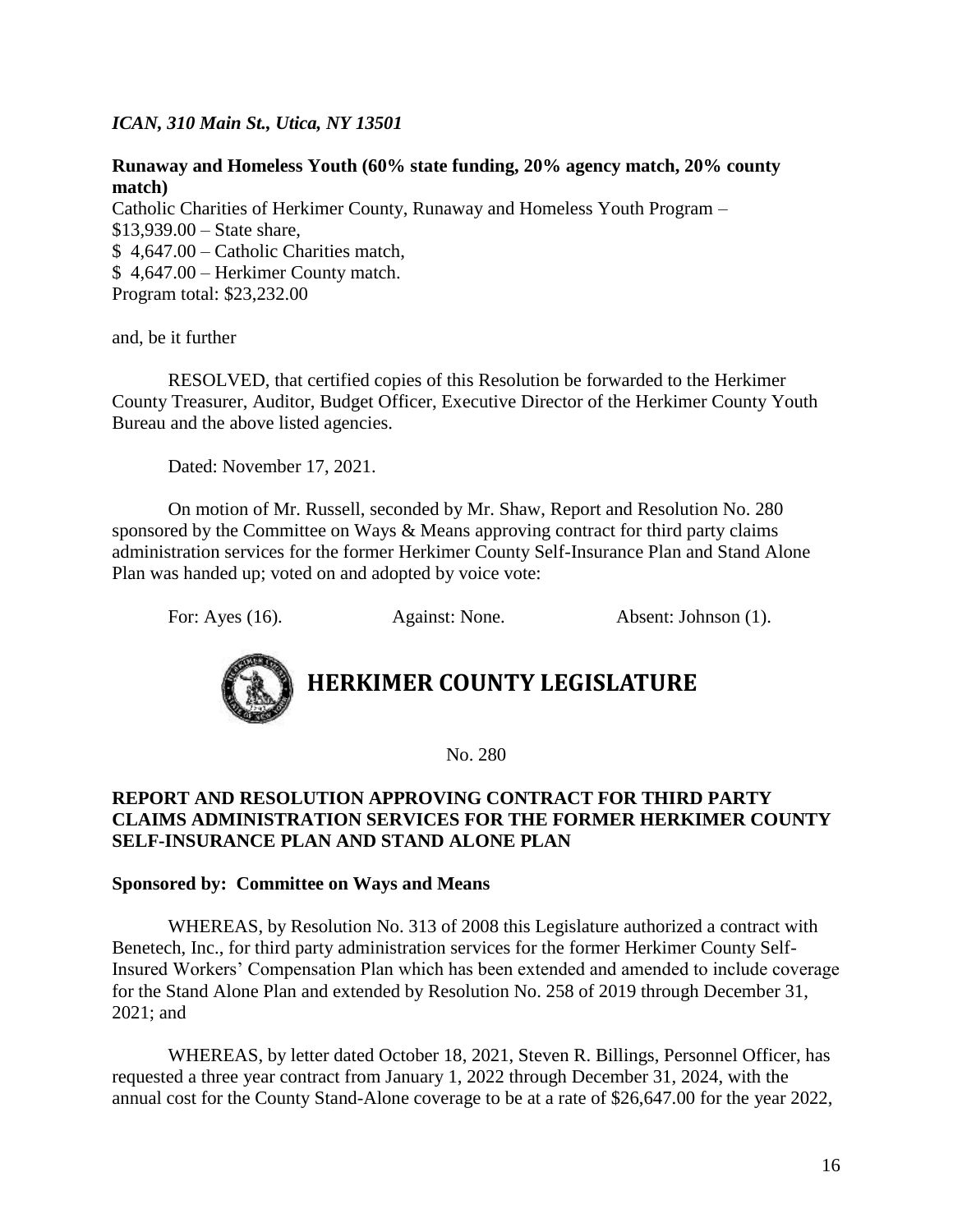\$27,180 for the year 2023, and \$27,723.00 for the year 2024 and the former Herkimer County Self-Insurance Plan cost will be on a per claim basis of \$125.00 per medical only claim and \$406.00 per indemnity claim for 2022, 2023, and 2024; now, therefore, be it

RESOLVED, an agreement with Benetech, Inc., One Dodge Street, PO Box 348, Wynantskill, NY 12198, for third party administrative services to the former Herkimer County Self-Insurance Plan and for the County's Stand-Alone coverage be approved for the period January 1, 2022 through December 31, 2024, at the above rates, with the terms and conditions of said contract to be subject to the approval of the County Attorney; and, be it further

RESOLVED, that certified copies of this Resolution be forwarded to the Herkimer County Treasurer, Auditor, Budget Officer, Personnel Officer, and Benetech, Inc.

Dated: November 17, 2021.

On motion of Mr. Stephens, seconded by Mr. Gaworecki, Report and Resolution No. 281 sponsored by the Committee on Ways & Means concerning services under Health Reimbursement Account Plan was handed up; voted on and adopted by voice vote:

For: Ayes (16). Against: None. Absent: Johnson (1).



No. 281

#### **REPORT AND RESOLUTION CONCERNING SERVICES UNDER HEALTH REIMBURSEMENT ACCOUNT PLAN**

#### **Sponsored by: Committee on Ways and Means**

WHEREAS, by letter dated October 29, 2021, Steven R. Billings, Personnel Officer, advises that it is the recommendation of your Committee that a contract for the period commencing January 1, 2022 through December 31, 2023, be entered into with Benefit Resource, Inc. for administration of a Health Reimbursement Account Plan under Internal Revenue Code Section 105(h); and

WHEREAS, the Health Reimbursement Account is available to county employees who opt for health insurance under the Excellus-Healthy Choices Plan and can be used to reimburse a portion of employees' out-of-pocket medical expenses; now, therefore, be it

RESOLVED, that a contract be entered into with Benefit Resource, Inc., 245 Kenneth Drive, Rochester, NY 14623-4277, for January 1, 2022 through December 31, 2023 to provide services in the area of administration of a Health Reimbursement Account Plan under Internal Revenue Code Section 105(h), at a cost of \$4.00 per month per participant, with an annual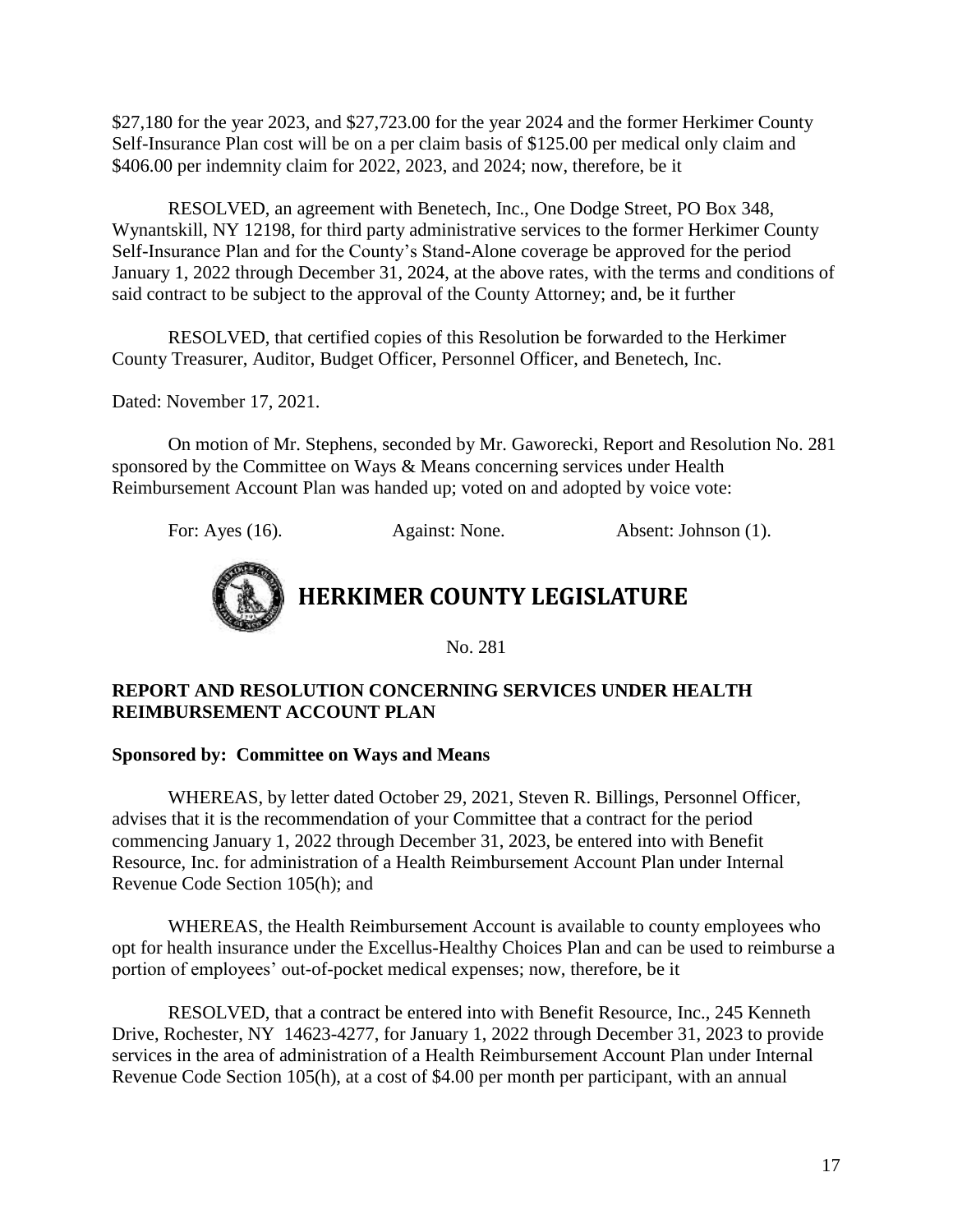compliance administration fee of \$420.00, with the terms and conditions of said contract to be subject to the approval of the County Attorney; and, be it further

RESOLVED, that the Chairman of this Legislature is hereby authorized to execute said contract on behalf of the County of Herkimer; and, be it further

RESOLVED, that certified copies of this Resolution be forwarded to the Herkimer County Treasurer, Auditor, Budget Officer, Personnel Officer, and Benefit Resource, Inc.

Dated: November 17, 2021.

On motion of Mr. Weakley, seconded by Mr. Hollum, Report and Resolution No. 282 sponsored by the Committee on Ways & Means approving additional funding and transferring funds in the District Attorney's Office was handed up; voted on and adopted by voice vote:

For: Ayes (16). Against: None. Absent: Johnson (1).



**HERKIMER COUNTY LEGISLATURE**

No. 282

#### **REPORT AND RESOLUTION APPROVING ADDITIONAL FUNDING AND TRANSFERRING FUNDS IN DISTRICT ATTORNEY'S OFFICE**

#### **Sponsored by: Committee on Ways and Means**

WHEREAS, Resolution No. 162 of 2021 approved additional funding from the American Rescue Plan funding in the District Attorney's Office; and

WHEREAS, by letter dated October 22, 2021, from Jeffrey S. Carpenter, District Attorney, he has requested an additional \$25,000 in funding in the Prosecutor's Fund; and

WHEREAS, by letter dated October 27, 2021, from Sheri Ferdula, Budget Officer/Purchasing Agent, this Legislature is advised that a transfer will be necessary in the 2021 budget; now, therefore, be it

RESOLVED, that the Herkimer County Treasurer be, and she hereby is, authorized and directed to transfer the following sum from and to the following accounts in the 2021 Budget:

| \$25,000 | From: A4089, Federal Aid, ARPA<br>To: A1165C-4089A, DA – ARPA Funding, Federal Aid                                  |
|----------|---------------------------------------------------------------------------------------------------------------------|
| \$25,000 | From: A1989A.46000, ARPA Funding, Miscellaneous Expense<br>$A1165C.40000$ , $DA - ARPA$ Funding, Contractual<br>To: |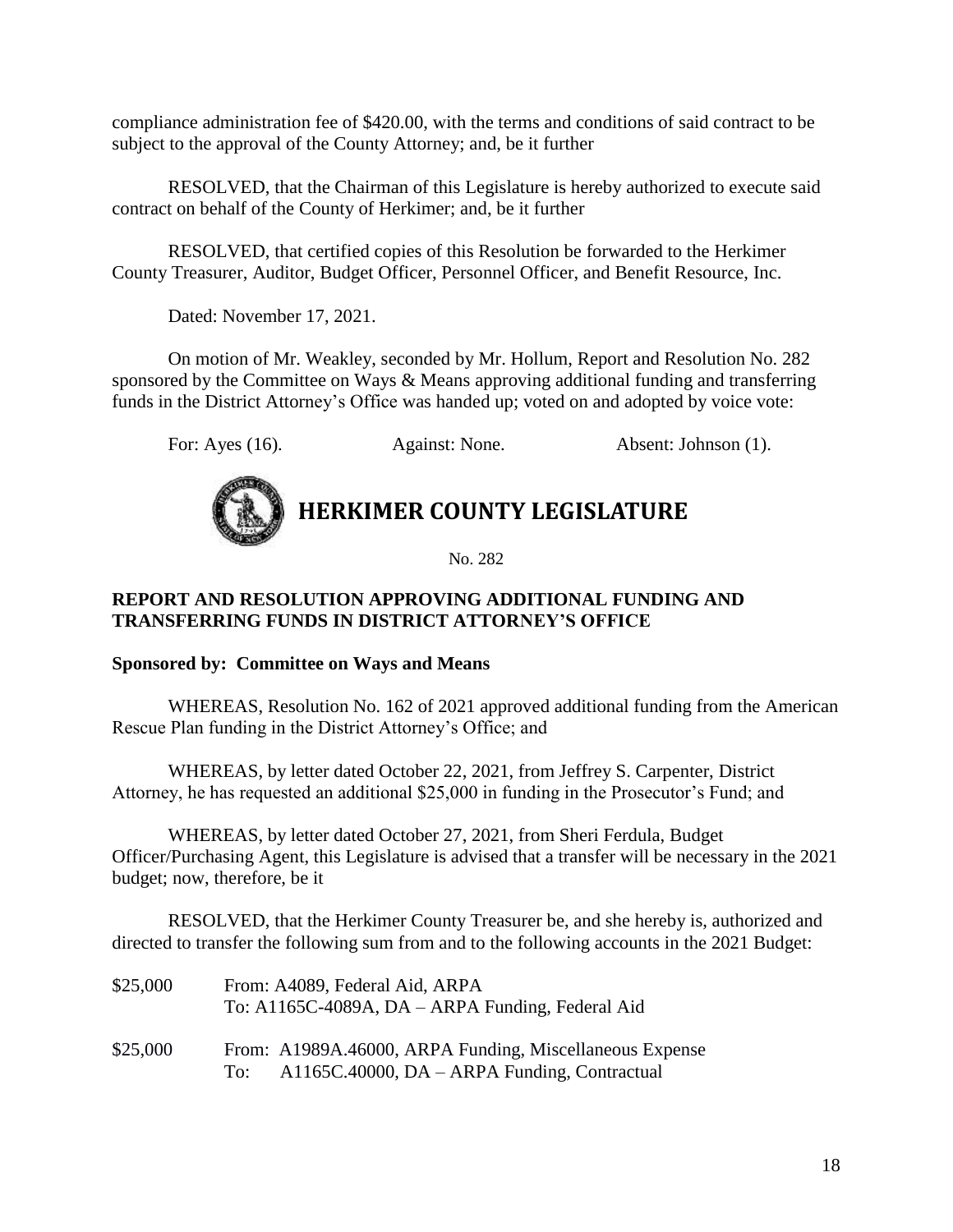and, be it further

RESOLVED, that certified copies of this Resolution be forwarded to the Herkimer County Treasurer, Auditor, Budget Officer, and District Attorney.

Dated: November 17, 2021.

On motion of Mr. Manno, seconded by Mr. Gaworecki, Report and Resolution No. 283 sponsored by the Committee on Human Resources and the Committee on Ways & Means accepting funding, amending budget, creating accounts, and authorizing e-signature in connection with COVID-19 was handed up; voted on and adopted by voice vote:

For: Ayes (16). Against: None. Absent: Johnson (1).



No. 283

#### **REPORT AND RESOLUTION ACCEPTING FUNDING, AMENDING BUDGET, CREATING ACCOUNTS, AND AUTHORIZING E-SIGNATURE IN CONNECTION WITH COVID-19**

#### **Sponsored by: Committee on Human Resources Committee on Ways and Means**

WHEREAS, by letter dated October 27, 2021 from Christina Cain, Director of Public Health, this Legislature is advised that the Herkimer County Public Health Department will be receiving funding from the New York State Department of Health for a COVID-19 Vaccine Response Grant, Contract #C36935GG for a period beginning January 1, 2021 through June 30, 2024, in the amount of \$178,124.36; and

WHEREAS, by letter dated October 27, 2021 from Sheri Ferdula, Budget Officer/Purchasing Agent, this Legislature is advised that the 2021 budget will need to be amended to allow for use of these funds as well as the creation of accounts; now, therefore, be it

RESOLVED, that the 2021 Herkimer County Budget is hereby amended in the amounts listed:

| <b>Revenue:</b>                                     |           |              |
|-----------------------------------------------------|-----------|--------------|
| A4188B.4403B, Vaccine Response, Federal             | From:     | <b>SO</b>    |
|                                                     | To:       | \$178,124.36 |
| <b>Expenses:</b>                                    |           |              |
| A4188B.10000-001, Vaccine Response, Salaries        | From: \$0 |              |
|                                                     | To:       | \$95,674.36  |
| A4188B.41000, Vaccine Response, Supplies            | From:     | \$0          |
|                                                     | To:       | \$4,450      |
| A4188B.44000, Vaccine Response, Contracted Services | From:     | \$0          |
|                                                     | To:       | \$70,000     |
| A4188B.46100, Vaccine Response, Mileage,            | From:     | \$0          |
|                                                     | To:       | \$2,000      |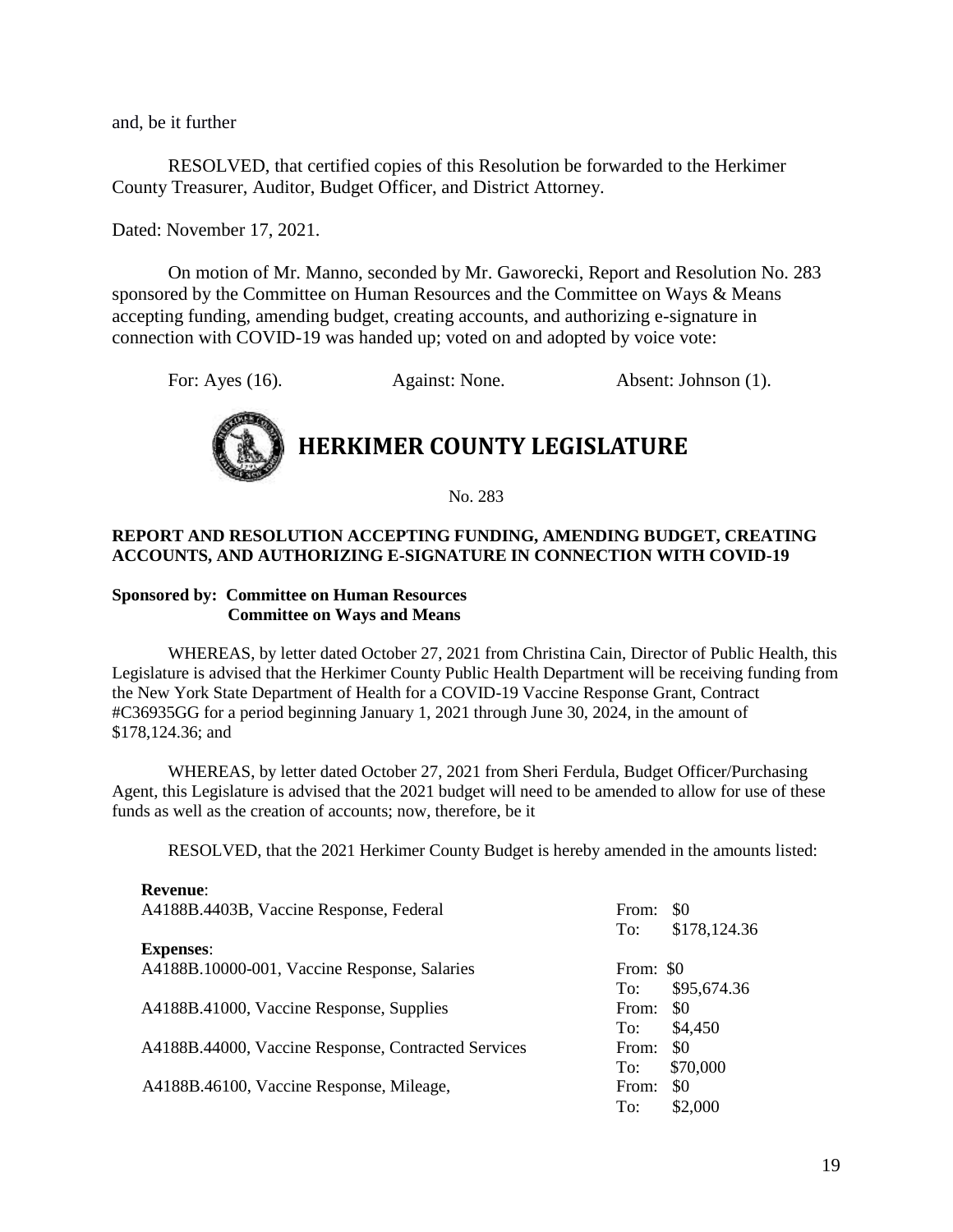A4188B.86000, Vaccine Response, Health Insurance From: \$0

To: \$6,000

and, be it further

RESOLVED, that the Chairman of the Legislature be authorized to e-sign the grant document; and, be it further

RESOLVED, that certified copies of this Resolution be forwarded to the Herkimer County Treasurer, Auditor, Budget Officer, and Director of Public Health.

Dated: November 17, 2021.

On motion of Mr. Manno, seconded by Mr. Smith, Report and Resolution No. 284 sponsored by the Committee on Human Resources and the Committee on Ways & Means amending Resolution No. 198 of 2021 authorizing extension of contract with Catholic Charities of Herkimer County and DSS for a Youth Violence Prevention Program for schools in Herkimer County was handed up; voted on and adopted by voice vote:

For: Ayes (16). Against: None. Absent: Johnson (1).



**HERKIMER COUNTY LEGISLATURE**

No. 284

**REPORT AND RESOLUTION AMENDING RESOLUTION NO. 198 OF 2021 AUTHORIZING EXTENSION OF CONTRACT WITH CATHOLIC CHARITIES OF HERKIMER COUNTY AND THE DEPARTMENT OF SOCIAL SERVICES FOR A YOUTH VIOLENCE PREVENTION PROGRAM FOR SCHOOLS IN HERKIMER COUNTY** 

#### **Sponsored by: Committee on Human Resources Committee on Ways and Means**

WHEREAS, by Resolution No. 147 for the year 2010, this Legislature authorized a contract between Catholic Charities of Herkimer County and the Herkimer County Department of Social Services for the provision of the TREATY Program (Teaching Reconciliation in Education to Administrators, Teachers and Youth) in an effort to help reduce the threat of bullying and youth violence in local schools; and

WHEREAS, said contract has been renewed each year, the most recent being by Resolution No. 198 of 2021; and

WHEREAS, by letter dated October 27, 2021 from Timothy Seymour, Commissioner of Social Services, this Legislature is advised that Catholic Charities will not be able to effectively fill this position in their organization until November 1, 2021 and have requested a change in the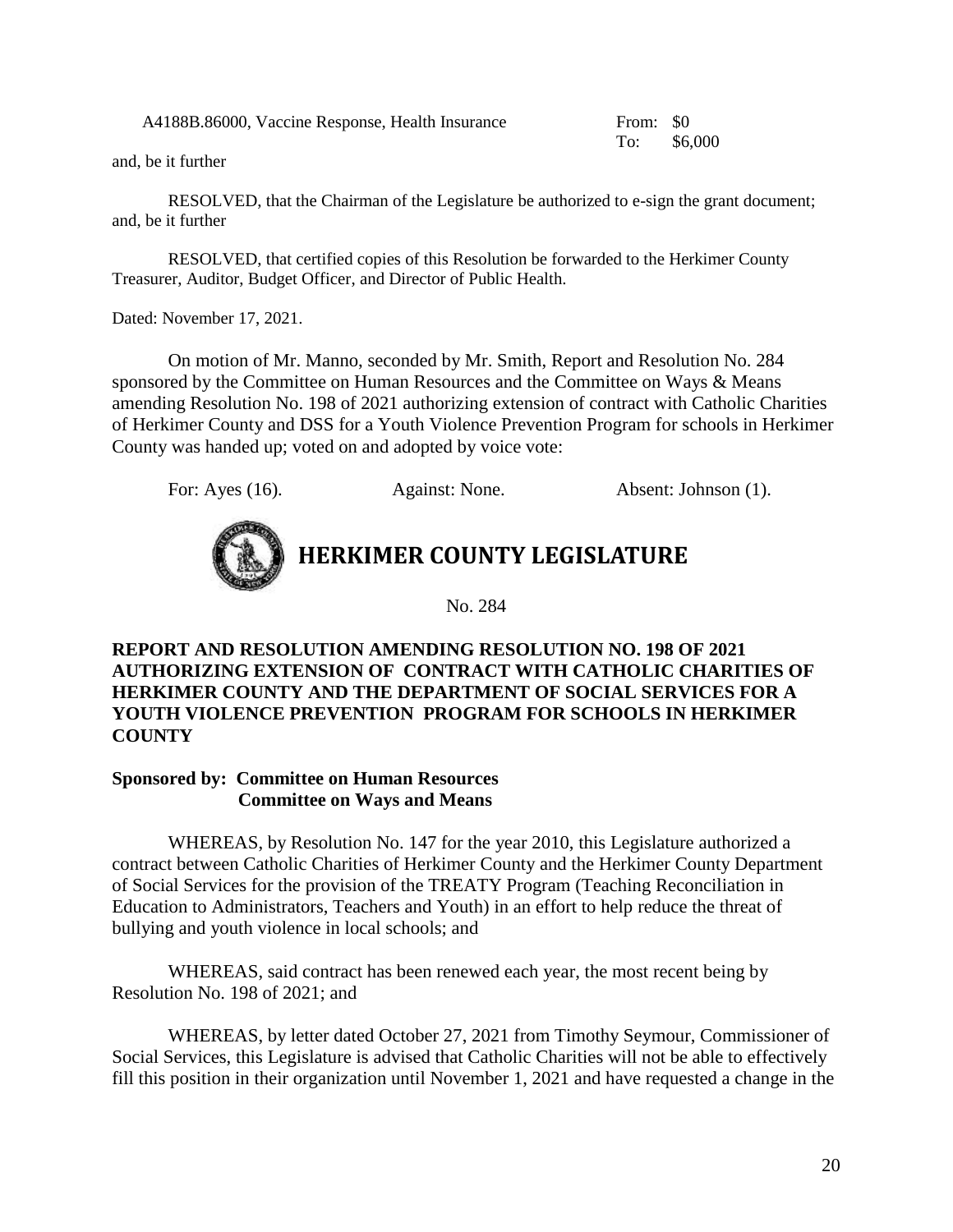contract, which would have no effect on the claiming or reimbursement of this appropriation; now, therefore, be it

RESOLVED, that Resolution No. 198 of 2021 be amended to establish the period of performance from November 1, 2021 through August 31, 2022; and, be it further

RESOLVED, that the Chairman of this Legislature is hereby authorized to execute said contract on behalf of the County of Herkimer, with said contract subject to the approval of the Herkimer County Attorney; and, be it further

RESOLVED, that in all other respects, Resolution No. 198 of 2021 shall remain in full force and effect; and, be it further

RESOLVED, that certified copies of this Resolution be forwarded to the Herkimer County Treasurer, Auditor, Budget Officer, Commissioner of Social Services, Executive Director of the Youth Bureau, and Catholic Charities of Herkimer County.

Dated: November 17, 2021.

On motion of Mr. Schrader, seconded by Mr. Shaw, Report and Resolution No. 285 sponsored by the Committee on Human Resources and the Committee on Ways & Means authorizing contracts in connection with Flexible Funds for Family Service Plan in DSS was handed up; voted on and adopted by voice vote:

For: Ayes (16). Against: None. Absent: Johnson (1).



**HERKIMER COUNTY LEGISLATURE**

No. 285

#### **REPORT AND RESOLUTION AUTHORIZING CONTRACTS IN CONNECTION WITH FLEXIBLE FUNDS FOR FAMILY SERVICES PLAN IN THE DEPARTMENT OF SOCIAL SERVICES**

#### **Sponsored by: Committee on Human Resources Committee on Ways and Means**

WHEREAS, by letter dated October 27, 2021 from Timothy Seymour, Commissioner of Social Services, this Legislature is advised that the State of New York has approved Herkimer County's Flexible Funds for Family Services Plan for 2021-22; and

WHEREAS, Herkimer County will receive federally allocated grant funding in connection with the implementation of the Flexible Funds for Family Services Plan, and in addition, capped Title XX and open-ended child welfare funding remain in place for the period; and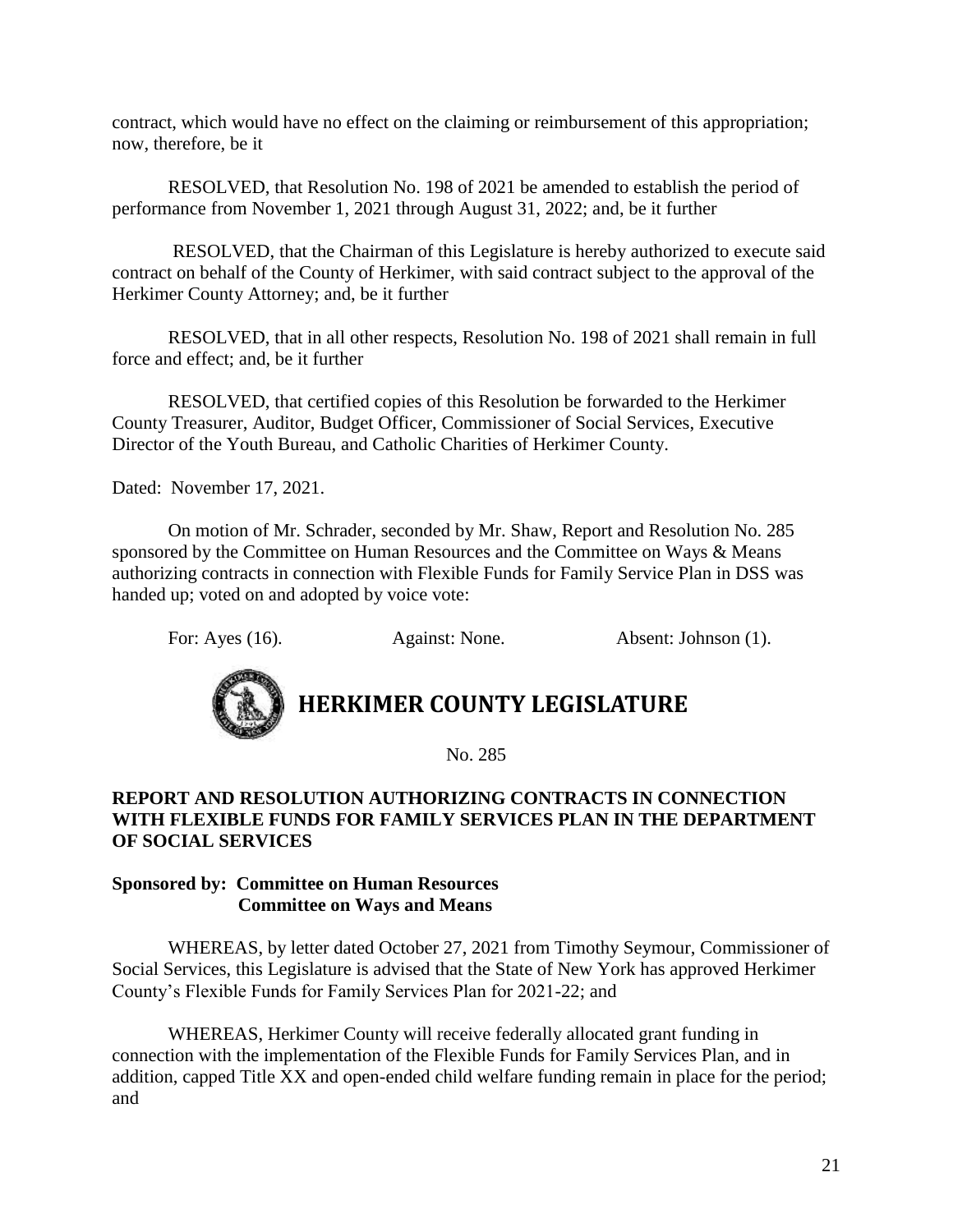WHEREAS, said letter further requests that contracts be entered into with the following agencies for the implementation of the aforesaid programs; now, therefore, be it

RESOLVED, that the Chairman of this Legislature is hereby authorized to execute contracts with the following agencies in connection with the Herkimer County Department of Social Services Flexible Funds for Family Services Plan:

- **1. Center for Family Life and Recovery,** 502 Court Street, Suite 401, Utica, NY 13502 not to exceed the amount of \$39,338 for management and coordination services to ensure clients with alcohol and/or drug abuse issues receive and follow through with services they need to overcome barriers to self-sufficiency;
- **2. Catholic Charities of Herkimer County**, 61 West Street, Ilion, NY 13357 in the amount of \$20,000 to screen and provide assessment of clients who may have domestic violence issues as a barrier to self-sufficiency or receipt of child support;
- **3. Legal Aid Society of Mid-New York**, 120 Bleecker Street, Utica, NY 13501 to assist TANF and Safety Net clients in the appeal process, who have been denied Social Security Disability or Supplemental Security Income benefits. Said contract not to exceed \$12,000;
- **4. Resource Center for Independent Living, Inc.**, 131 Genesee Street, P.O. Box 210, Utica, NY 13503 to work with clients who have medical exemptions, or limited exemptions, to bridge the gap between vocational services and disability support services to achieve employment. Said contract not to exceed \$52,000;
- **5. Center for Family Life and Recovery,** 502 Court Street, Suite 401, Utica, NY 13502 to provide preventive services to the Family Support/ Persons in Need of Supervision Unit (PINS). Said contract not to exceed \$334,000;
- **6. Integrated Community Alternatives Network (ICAN),** 310 Main Street, Utica, NY 13501 – Family Reunification/Readiness Assessment and Return Home Early/Service Provision for Individual Needs (SPIN) – to provide service under a coordinated system of care to address the prevention of residential placement, and expedite identified children's return home from such placement. Also to include an additional menu of services (SPIN) to be used on an as-needed basis for existing Herkimer County cases. Said contract not to exceed a combined total of \$237,536 annually; and, be it further

RESOLVED, that the Chairman of the Legislature is hereby authorized to execute contracts with the following agencies under Title XX funding: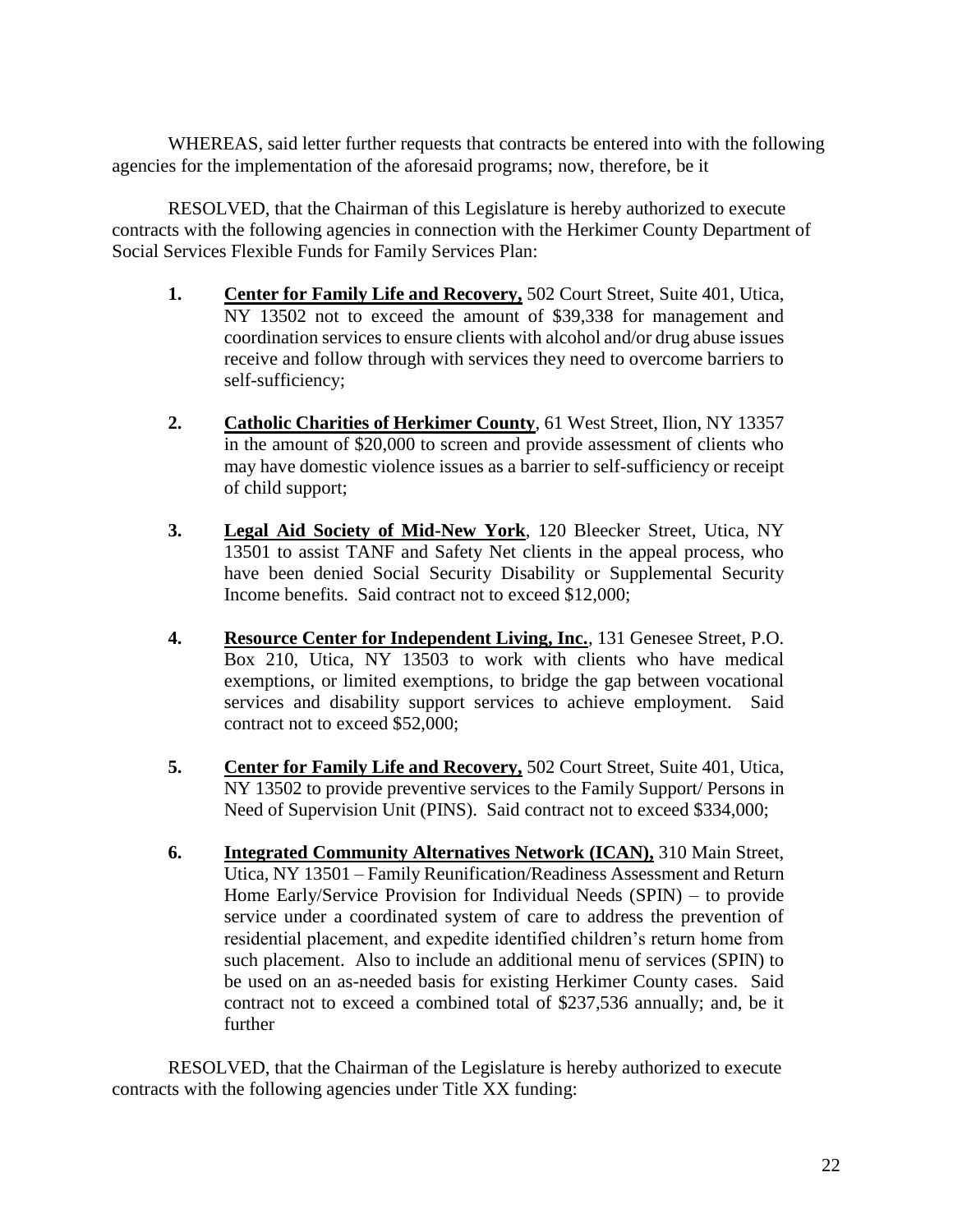- 1. **Catholic Charities of Herkimer County**, 61 West Street, Ilion, NY 13357 in the amount of \$48,500 to provide non-residential services to eligible clients and their families who are victims of domestic violence;
- 2. **Integrated Community Alternatives Network (ICAN),** 310 Main Street, Utica, NY 13501 to provide intensive preventive services on a continuous basis for families with children at risk for out-of-home placement into the highest level of institutional care. Said contract not to exceed \$137,917 annually;
- 3. **ICAN,** 310 Main Street, Utica, NY 13501 to provide voluntary and courtordered parenting/nurturing skills classes for parents in various stages of child welfare services, said contract not to exceed \$27,250 annually; and, be it further

RESOLVED, that certified copies of this Resolution be forwarded to the Herkimer County Treasurer, Auditor, Budget Officer, Commissioner of Social Services, and the above listed agencies.

Dated: November 17, 2021.

On motion of Mr. Hollum, seconded by Mr. Gaworecki, Report and Resolution No. 286 sponsored by the Committee on County Planning & Development and the Committee on Ways & Means authorizing contract with ICAN for services of Integrated County Planning Strategic Coordinator was handed up; voted on and adopted by voice vote:

For: Ayes (16). Against: None. Absent: Johnson (1).



### **HERKIMER COUNTY LEGISLATURE**

No. 286

#### **REPORT AND RESOLUTION AUTHORIZING CONTRACT WITH ICAN FOR SERVICES OF INTEGRATED COUNTY PLANNING STRATEGIC COORDINATOR**

#### **Sponsored by: Committee on County Planning & Development Committee on Ways and Means**

WHEREAS, by letter dated October 28, 2021, from Tim Seymour, Commissioner of Social Services, this Legislature is advised of a request to enter into a contract with the Integrated Community Alternatives Network (ICAN), for the services of the Integrated County Planning Strategic Coordinator; and

WHEREAS, said contract will be in the amount of \$78,518.00 for the period January 1, 2022 through December 31, 2022, and in the amount of \$78,518.00 for the period January 1,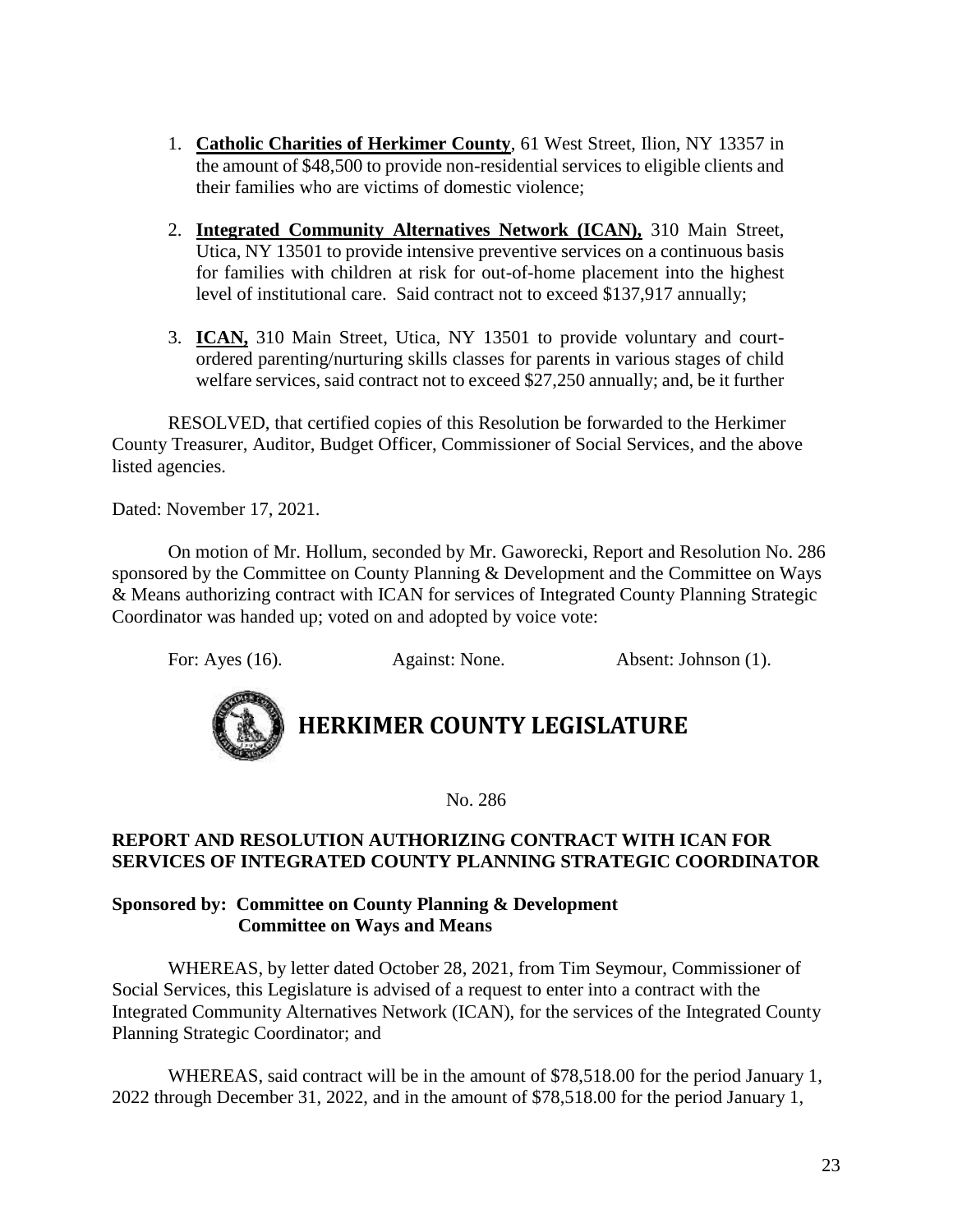2023 through December 31, 2023, with shared funding being provided by the Herkimer County Youth Bureau, Department of Social Services, and Mental Health Services; now, therefore, be it

RESOLVED, that this Legislature hereby approves a contract in the amount of \$78,518.00 for the period January 1, 2022 through December 31, 2022, and in the amount of \$78,518.00 for the period January 1, 2023 through December 31, 2023, with ICAN, 310 Main Street, Utica, NY 13501 for the provision of services of the Integrated County Planning Strategic Coordinator; and, be it further

RESOLVED, that said contract shall be subject to the review and approval of the County Attorney, and, be it further

RESOLVED, that certified copies of this Resolution be forwarded to the Herkimer County Treasurer, Auditor, Budget Officer, Executive Director of the Herkimer County Youth Bureau, Commissioner of Social Services, Director of Community Services, and ICAN.

Dated: November 17, 2021.

On motion of Mr. Smith, seconded by Mr. Donley, Report and Resolution No. 287 sponsored by the Committee on Human Resources and the Committee on Ways & Means accepting funding and renewing an agreement in connection with Safe Harbour Grant for Herkimer County DSS was handed up; voted on and adopted by voice vote:

For: Ayes (16). Against: None. Absent: Johnson (1).



# **HERKIMER COUNTY LEGISLATURE**

No. 287

#### **REPORT AND RESOLUTION ACCEPTING FUNDING AND RENEWING AN AGREEMENT IN CONNECTION WITH SAFE HARBOUR GRANT FOR HERKIMER COUNTY DEPARTMENT OF SOCIAL SERVICES**

#### **Sponsored by: Committee on Human Resources Committee on Ways and Means**

WHEREAS, Resolution No. 90 adopted April 7, 2021, authorized the Department of Social Services to apply for and claim Safe Harbour funding in the amount of \$40,000 from NYS Office of Children and Family Services for calendar year 2021; and

WHEREAS, by letter dated October 27, 2021, Timothy Seymour, Commissioner of Social Services, has requested to accept funding in the amount of \$43,350 for the 2022 calendar year and authorize the Chairman to renew an agreement with Catholic Charities of Herkimer County, 61 West Street, Ilion, NY 13357 to continue the role of Safe Harbor Facilitator in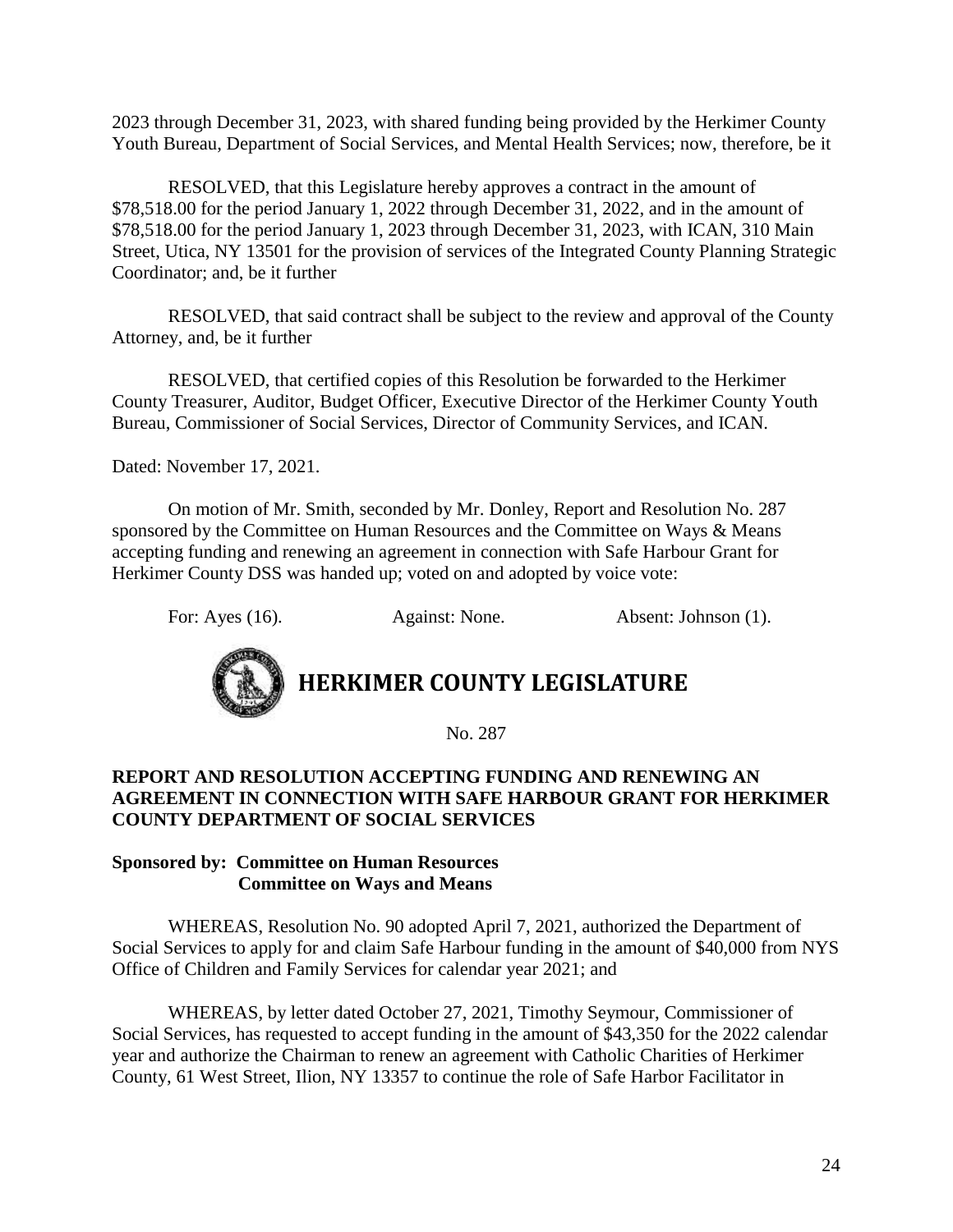Herkimer County, at a cost not to exceed the \$43,350 awarded for the Herkimer County Safe Harbour funding for the year 2022; now, therefore, be it

RESOLVED, that the Chairman of the Legislature is hereby authorized to execute an agreement with Catholic Charities of Herkimer County, in the amount of \$43,350 to provide services under a Safe Harbour Grant for the Herkimer County Department of Social Services, with said agreement to be subject to the approval of the Herkimer County Attorney; and, be it further

RESOLVED, that said agreement shall continue so long as 100% funding is available from the New York State Office of Children and Family Services; and, be it further

RESOLVED, that certified copies of this Resolution be forwarded to the Herkimer County Treasurer, Auditor, Budget Officer, Commissioner of Social Services and Catholic Charities of Herkimer County.

Dated: November 17, 2021.

On motion of Mr. Stephens, seconded by Mr. Gaworecki, Report and Resolution No. 288 sponsored by the Committee on Human Resources and the Committee on Ways & Means authorizing renewal of contract between the Department of Social Services and ICAN for two preventive services workers was handed up; voted on and adopted by voice vote:

For: Ayes (16). Against: None. Absent: Johnson (1).



### **HERKIMER COUNTY LEGISLATURE**

No. 288

#### **REPORT AND RESOLUTION AUTHORIZING RENEWAL OF CONTRACT BETWEEN THE DEPARTMENT OF SOCIAL SERVICES AND INTEGRATED COMMUNITY ALTERNATIVES NETWORK (ICAN) FOR TWO PREVENTIVE SERVICES WORKERS**

#### **Sponsored by: Committee on Human Resources Committee on Ways and Means**

WHEREAS, Resolution No. 340 of 2020 authorized the renewal and execution of an agreement between the Herkimer County Department of Social Services (DSS) and Integrated Community Alternatives Network (ICAN) for the provision of two (2) full time Preventive Services Workers; and

WHEREAS, by letter dated October 27, 2021, from Timothy Seymour, Commissioner of Social Services, he has requested that the Chairman of the Legislature be authorized to renew and execute an agreement between the Department of Social Services and Integrated Community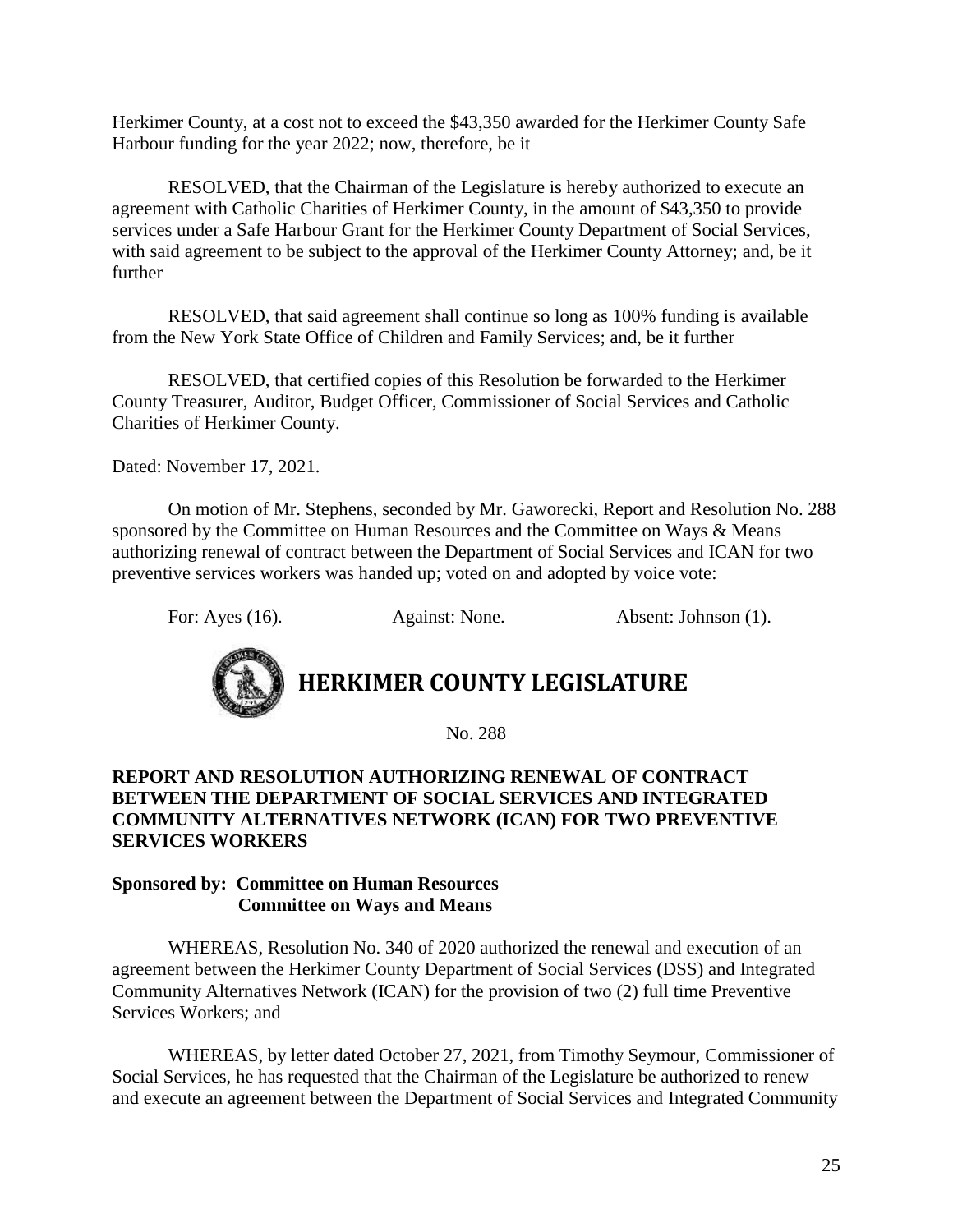Alternatives Network (ICAN), 310 Main Street, Utica, NY for the provision of two (2) Preventive Services Workers at a cost not to exceed \$139,128 (\$69,564 per position), from January 1, 2022 through December 31, 2022, and at a cost not to exceed \$139,128 (\$69,564 per position) from January 1, 2023 through December 31, 2023; now, therefore, be it

RESOLVED, that the Chairman of this Legislature is hereby authorized to execute the above described agreement between the Department of Social Services and ICAN for the period of January 1, 2022 through December 31, 2022 and January 1, 2023 through December 31, 2023; and, be it further

RESOLVED, that the Chairman of this Legislature is further authorized to enter into annual renewals of said agreement, after the expiration of the current agreement, upon the same or more favorable terms and conditions; and, be it further

RESOLVED, that certified copies of this Resolution be forwarded to the Herkimer County Treasurer, Auditor, Budget Officer, Commissioner of Social Services, and ICAN.

Dated: November 17, 2021.

On motion of Mr. Ackerman, seconded by Mr. Schrader, Report and Resolution No. 289 sponsored by the Committee on Human Resources and the Committee on Ways & Means authorizing contract in DSS was handed up; voted on and adopted by voice vote:

For: Ayes (16). Against: None. Absent: Johnson (1).



No. 289

#### **REPORT AND RESOLUTION AUTHORIZING CONTRACT IN THE DEPARTMENT OF SOCIAL SERVICES**

#### **Sponsored by: Committee on Human Resources Committee on Ways and Means**

WHEREAS, Resolution No. 165 of 2020, authorized the Chairman of the Legislature to execute a contract with Buffalo Beacon Center Corporation dba Beacon Center, Inc. for the provision of mandated Credential Alcohol Substance Abuse Counseling (CASAC) services; and

WHEREAS, by letter dated October 28, 2021 from Timothy Seymour, Commissioner of Social Services, this Legislature is advised of a request that the Chairman be authorized to renew and execute an agreement with Buffalo Beacon Center Corporation dba Beacon Center, Inc., 3354 Sheridan Drive, Amherst, NY 14226 for the provision of CASAC Services, for a period of January 1, 2022 through December 31, 2022, not to exceed \$18,652, and January 1, 2023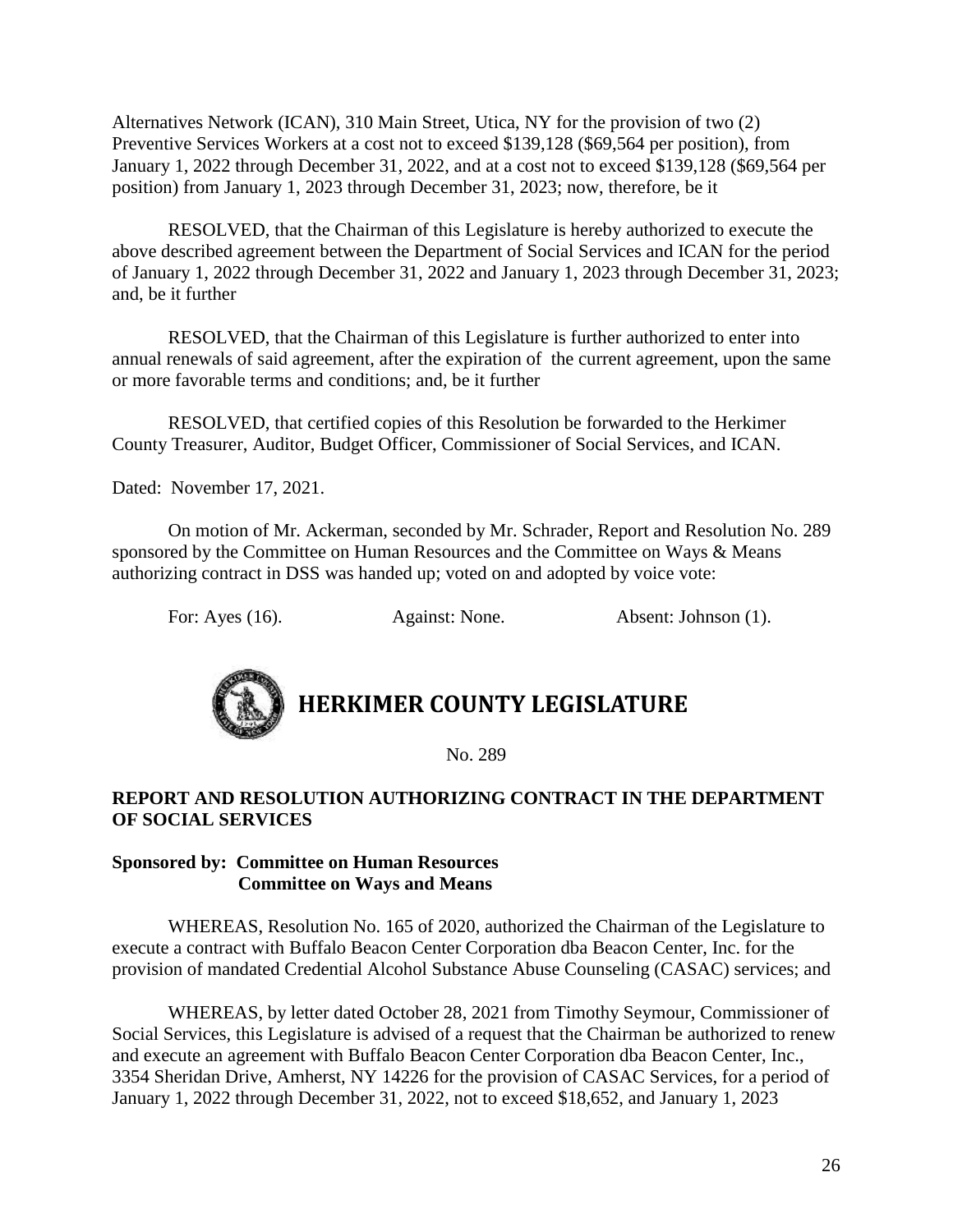through December 31, 2023 not to exceed \$19,405; now, therefore, be it

RESOLVED, that the Chairman of this Legislature is hereby authorized to execute the above contract with Buffalo Beacon Center Corporation dba Beacon Center, Inc. for the provision of CASAC Services, for a period of January 1, 2022 through December 31, 2022, not to exceed \$18,652, and January 1, 2023 through December 31, 2023 not to exceed \$19,405; and, be it further

RESOLVED, that certified copies of this Resolution be forwarded to the Herkimer County Treasurer, Auditor, Budget Officer, Commissioner of Social Services, and Buffalo Beacon Center Corporation dba Beacon Center, Inc.

Dated: November 17, 2021.

On motion of Mr. Malta, seconded by Mr. Hollum, Report and Resolution No. 290 sponsored by the Committee on Human Resources and the Committee on Ways & Means authorizing agreement for the provision of QI Assessment Services in DSS was handed up; voted on and adopted by voice vote:

For: Ayes (16). Against: None. Absent: Johnson (1).



**HERKIMER COUNTY LEGISLATURE**

No. 290

#### **REPORT AND RESOLUTION AUTHORIZING AGREEMENT FOR THE PROVISION OF QI ASSESSMENT SERVICES IN THE DEPARTMENT OF SOCIAL SERVICES**

#### **Sponsored by: Committee on Human Resources Committee on Ways and Means**

WHEREAS, by letter dated October 28, 2021, from Timothy Seymour, Commissioner of Social Services, this Legislature is advised that the Family First Preventive Services Act (FFPSA) became effective in new York State on September 29, 2021, with a major part of this focusing on the restrictions in obtaining federal reimbursement for any child placed in a Qualified Residential Treatment Program (QRTP); and

WHEREAS, in order to be able to optimize reimbursement under these conditions, the law requires a Social Services district to have a Qualified Individual (QI) complete an assessment for the purpose of determining whether the child's needs can be met with family members, a foster home, or in some other specified setting, which must be done prior to placement or within thirty days after placement; and

WHEREAS, letter further advises that it is necessary to enter into a contract for this service and requests an agreement with Melissa M. Maine, LCSWR License # R070994-1,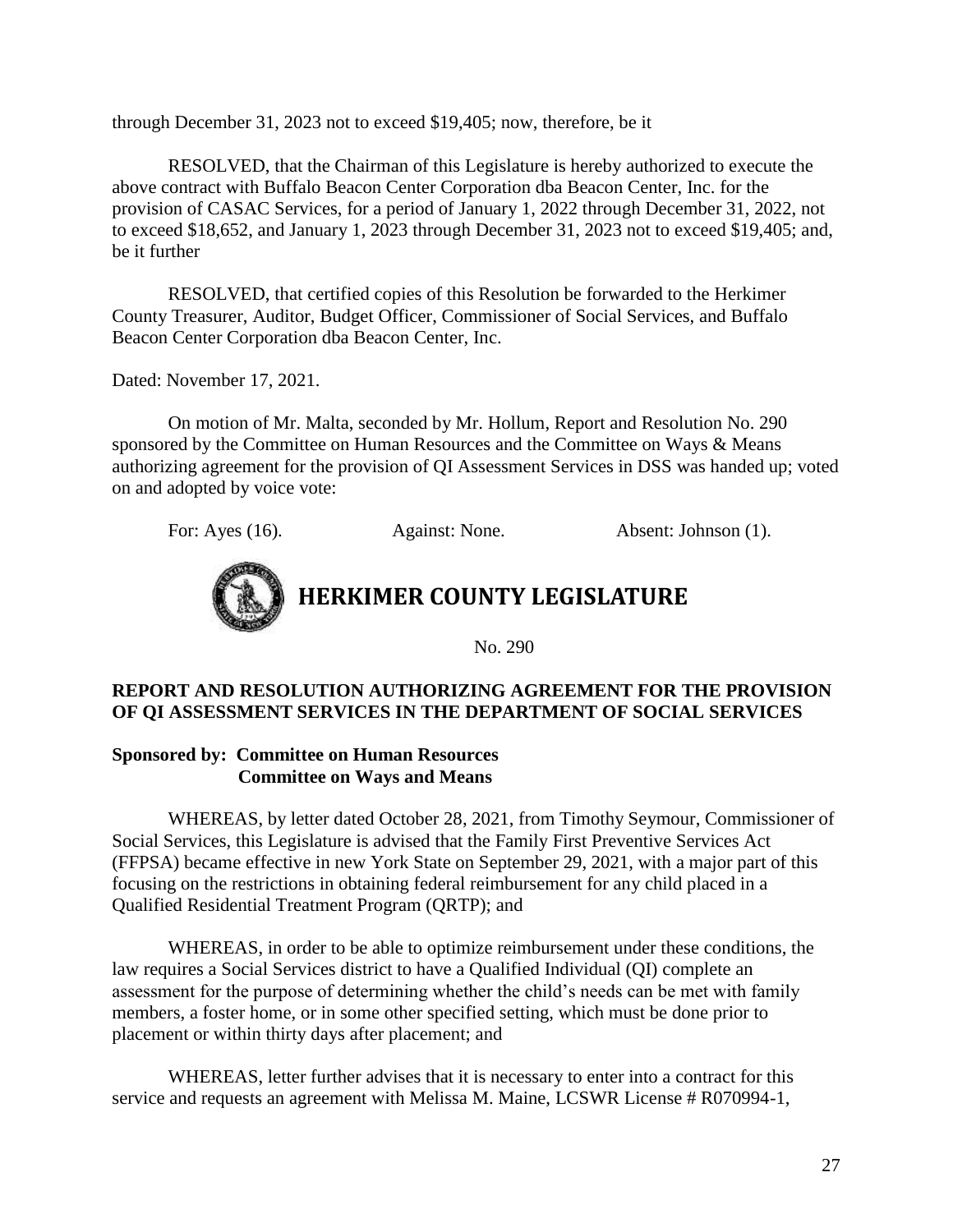Munnsville, NY 13409-2824, for the provision of QI assessment services as required under the FFPSA, with the financial terms to be established as outlined in the attached Scope of Service, but any eligible expenses that can be billed to any third party health insurance shall be done prior to the county issuing payment, and that any bill presented to Herkimer County for payment shall be net of health insurance applied, for the period of September 29, 2021 through December 31, 2022; now, therefore, be it

RESOLVED, that the Chairman of this Legislature is hereby authorized to execute the above described agreement between the Department of Social Services and Melissa M. Maine for the period of September 29, 2021 through December 31, 2022, with the financial terms to be established as outlined in the attached Scope of Service, but any eligible expenses that can be billed to any third party health insurance shall be done prior to the county issuing payment, and that any bill presented to Herkimer County for payment shall be net of health insurance applied; and, be it further

RESOLVED, that the Chairman of this Legislature is further authorized to enter into annual renewals of said agreement, after the expiration of the current agreement, upon the same or more favorable terms and conditions; and, be it further

RESOLVED, that certified copies of this Resolution be forwarded to the Herkimer County Treasurer, Auditor, Budget Officer, Commissioner of Social Services, and Melissa M. Maine.

Dated: November 17, 2021.

On motion of Mr. Stephens, seconded by Mr. Weakley, Report and Resolution No. 291 sponsored by the Committee on Ways & Means authorizing Memorandum of Agreement with CSEA Local 1000 was handed up; voted on and adopted by roll call vote:

For: Malta, Gaworecki, Schrader, Hollum, Stephens, Keeler, Brezinski, Manno, Smith, Bono, Ackerman, Donley, Campione, Russell, Shaw, Weakley (16).

Against: None. Absent: Johnson (1).



# **HERKIMER COUNTY LEGISLATURE**

No. 291

#### **REPORT AND RESOLUTION AUTHORIZING MEMORANDUM OF AGREEMENT WITH CSEA LOCAL 1000**

#### **Sponsored by: Committee on Ways & Means**

WHEREAS, by letter dated October 29, 2021, this Legislature is advised of a request for approval of a Memorandum of Agreement with CSEA, Local 1000, which will amend the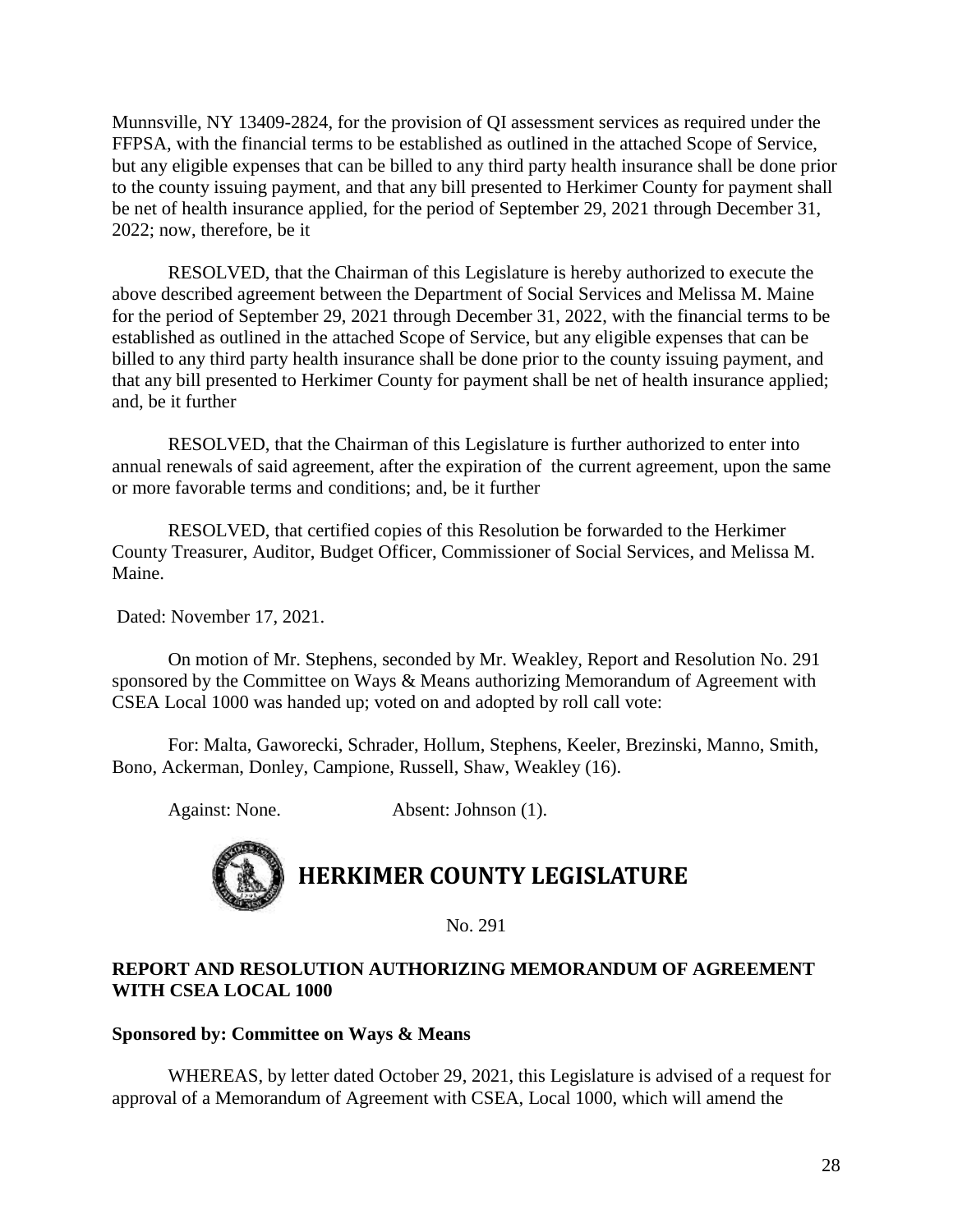current contract to add additional shift time frames for employees to work at the Herkimer County Telecommunications Center; and

WHEREAS, your Committee has considered said request and recommend approval; now, therefore, be it

RESOLVED, that the Chairman of this Legislature is hereby authorized to execute a Memorandum of Agreement with CSEA, Local 1000, which will incorporate the above described changes for CSEA employees at the Herkimer County Telecommunications Center; and, be it further

RESOLVED, that certified copies of this Resolution be forwarded to the Herkimer County Treasurer, Auditor, Budget Officer, Personnel Officer, Director of Emergency Services, and President of CSEA Local 1000.

Dated: November 17, 2021.

On motion of Mr. Hollum, seconded by Mr. Smith, Report and Resolution No. 292 sponsored by the Committee on Ways & Means authorizing the Chairman to sign a voucher in connection with American Rescue Plan funding was handed up; voted on and adopted by voice vote:

For: Ayes (16). Against: None. Absent: Johnson (1).



No. 292

#### **REPORT AND RESOLUTION AUTHORIZING THE CHAIRMAN TO SIGN A VOUCHER IN CONNECTION WITH AMERICAN RESCUE PLAN FUNDING**

#### **Sponsored by: Committee on Ways & Means**

WHEREAS, by letter dated October 27, 2021, Sheri A. Ferdula, Budget Officer/ Purchasing Agent, this Legislature is advised of a request from the Bassett Healthcare Network/ Little Falls Hospital for funding in the amount of \$500,000, from the County through the American Rescue Plan Funding for a remodel project; and

WHEREAS, the remodel project will increase room capacity and improve air quality to help mitigate the risks associated with COVID-19; and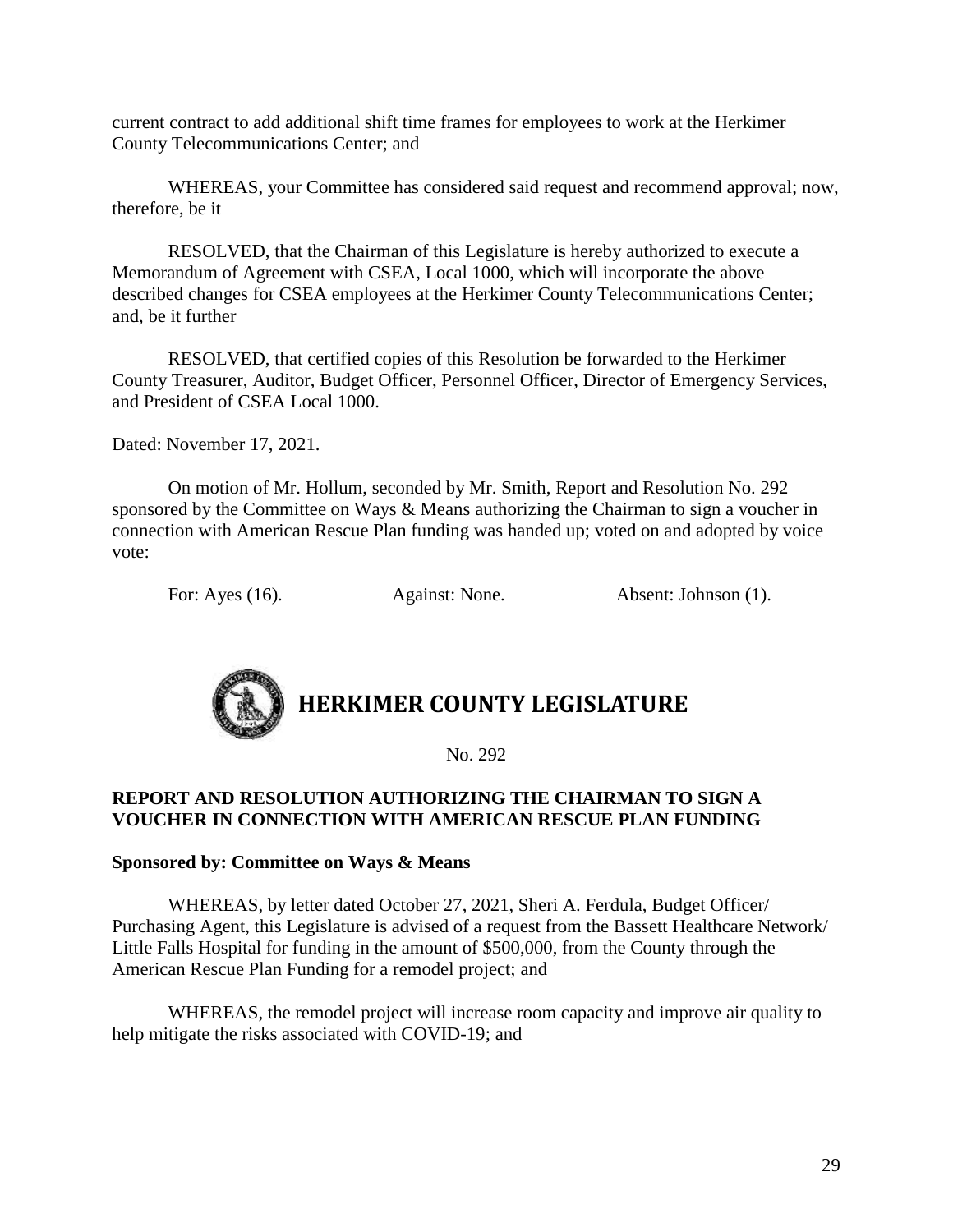WHEREAS, letter further requests permission to have the Chairman sign the voucher for the expense out of account A1989A.46000, ARP Funding, Miscellaneous Expense; now, therefore, be it

RESOLVED, that the Chairman of the Legislature is authorized to sign the voucher for funding in the amount of \$500,000, from the County through the American Rescue Plan Funding for a remodel project; and, be it further

 RESOLVED, that certified copies of this Resolution be forwarded to the Herkimer County Treasurer, Auditor, and Budget Officer.

Dated: November 17, 2021.

On motion of Mr. Shaw, seconded by Mr. Schrader, Resolution No. 293 sponsored by the Committee on Ways & Means adopting Introductory Local Law B for 2021 was handed up; voted on and adopted by roll call vote:

For: Malta, Gaworecki, Schrader, Hollum, Stephens, Keeler, Brezinski, Manno, Smith, Bono, Ackerman, Donley, Campione, Russell, Shaw, Weakley (16).

Against: None. Absent: Johnson (1).



No. 293

#### **RESOLUTION ADOPTING INTRODUCTORY LOCAL LAW B FOR 2021**

#### **Sponsored by: Committee on Ways & Means**

WHEREAS, your Committee on Ways and Means of the Herkimer County Legislature desires to report that on the  $17<sup>th</sup>$  day of November, 2021 pursuant to Resolution No. 251, they held a public hearing on the adoption of Introductory Local Law B for 2021 entitled, "A LOCAL LAW INCREASING THE SALARIES OF SOME ELECTED COUNTY OFFICERS AND COUNTY OFFICERS APPOINTED FOR A FIXED TERM DURING THEIR TERM OF OFFICE" and that there were (no) appearances and (no) objections at the said public hearing; that your Committee advises the adoption and enactment of the said Introductory Local Law and offers the following Resolution:

RESOLVED, that Introductory Local Law B for 2021 be adopted in form attached hereto.

Dated: November 17, 2021.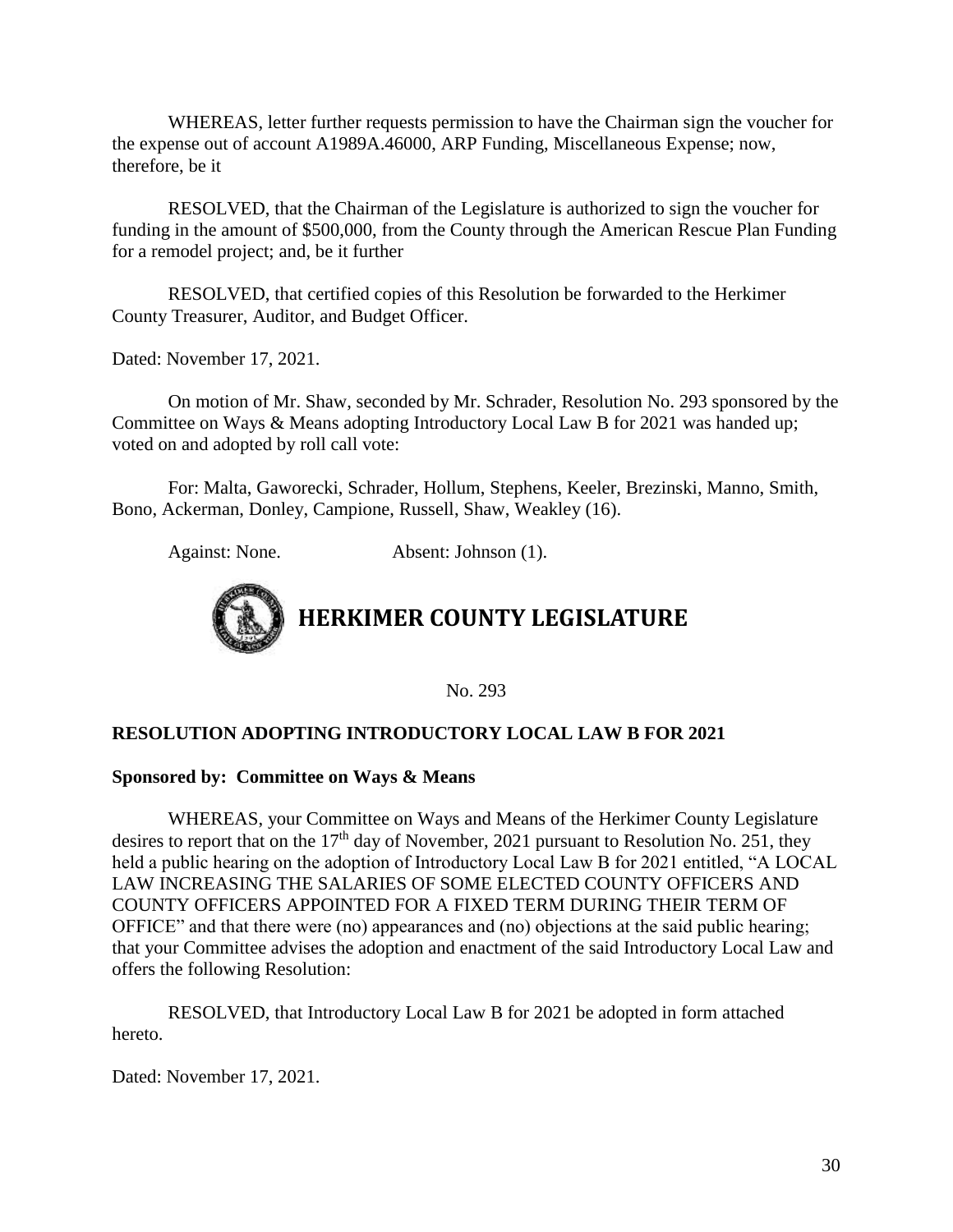#### **INTRODUCTORY LOCAL LAW B - 2021**

#### **LOCAL LAW NO. 1 - 2022**

#### **A LOCAL LAW INCREASING THE SALARIES OF SOME ELECTED COUNTY OFFICERS AND COUNTY OFFICERS APPOINTED FOR A FIXED TERM DURING THEIR TERM OF OFFICE**

BE IT ENACTED by the Herkimer County Legislature of the County of Herkimer as follows:

Section 1. The base annual salary of the County Clerk shall be the sum of Sixty Nine Thousand Ninety Eight Dollars (\$69,098).

Section 2. The base annual salary of the County Treasurer shall be the sum of Sixty Four Thousand Eleven Dollars (\$64,011).

Section 3. The base annual salary of the Commissioners of Elections shall be the sum of Forty Eight Thousand Fifteen Dollars (\$48,015).

Section 4. The base annual salary of the County Highway Superintendent shall be the sum of One Hundred One Thousand Three Hundred Ninety Nine Dollars (\$101,399).

Section 5. The base annual salary of the Personnel Officer shall be the sum of Eighty Two Thousand Nine Hundred Seventy Two Dollars (\$82,972).

Section 6. The base annual salary of the Director of Public Health shall be the sum of Seventy Six Thousand Six Hundred Forty Four Dollars (\$76,644).

Section 7. The base annual salary of the Director of Real Property Tax Services shall be the sum of Sixty Thousand Four Hundred Eighty Three Dollars (\$60,483).

Section 8. The base annual salary of the Commissioner of Social Services shall be the sum of Ninety Six Thousand Eight Hundred Four Dollars (\$96,804).

Section 9. The base annual salary of the Sheriff shall be the sum of Seventy Six Thousand Seven Hundred Twenty Five Dollars (\$76,725).

Section 10. This Local Law shall take effect forty-five days after its adoption and shall be subject to a permissive referendum.

Dated: November 17, 2021.

On motion of Mr. Russell, seconded by Mr. Ackerman, Resolution No. 294 sponsored by the Committee on Ways & Means adopting salary schedules for the year 2022 was handed up; voted on and adopted by roll call vote: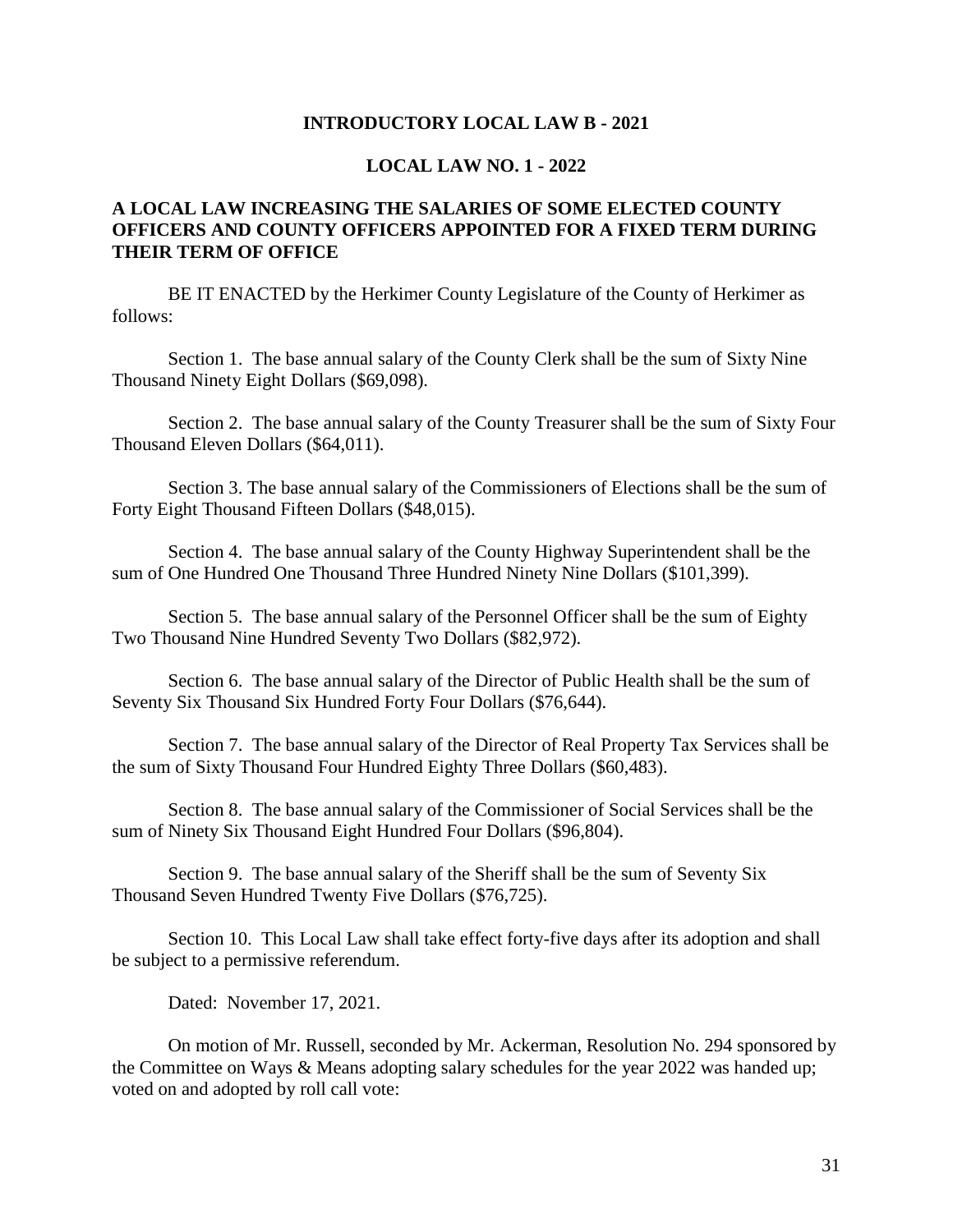For: Malta, Gaworecki, Schrader, Hollum, Stephens, Keeler, Brezinski, Manno, Smith, Bono, Ackerman, Donley, Campione, Russell, Shaw, Weakley (16).

Against: None. Absent: Johnson (1).

# **HERKIMER COUNTY LEGISLATURE**

No. 294

#### **RESOLUTION ADOPTING SALARY SCHEDULES FOR THE YEAR 2022**

#### **Sponsored by: Committee on Ways and Means**

Your Committee on Ways and Means respectfully reports the following Salary Schedule for the year 2022:

We recommend that the County officers and employees be paid equal bi-weekly installments on Thursday, or as near thereto as holidays and other conditions permit, pursuant to the Rules and Regulations of the Herkimer County Legislature and the Herkimer County Personnel Civil Service Rules. These salary schedules reflect salaries for personnel as follows:

| Salary Schedule No. 1 - |                         | 2022 Legislators and Department Heads |                           |  |
|-------------------------|-------------------------|---------------------------------------|---------------------------|--|
|                         | Salary Schedule No. 2 - |                                       | 2022 Officers & Non-Union |  |
|                         | Salary Schedule No. 3 - |                                       | 2022 CSEA                 |  |
|                         | Salary Schedule No. 4 - |                                       | 2022 Highway              |  |
|                         | Salary Schedule No. 5 - |                                       | 2022 Deputy Sheriffs      |  |

now, therefore, be it

RESOLVED, that the recommendations of the Committee on Ways and Means as set forth above be, and they hereby are adopted; and, be it further

RESOLVED, that certified copies of this Resolution be forwarded to the Herkimer County Treasurer, Auditor, Budget Officer, and Personnel Officer.

Dated: November 17, 2021.

On motion of Mr. Campione, seconded by Mr. Keeler, Resolution No. 295 sponsored by the Committee on Administration/Veterans' Affairs and the Committee on Natural Resources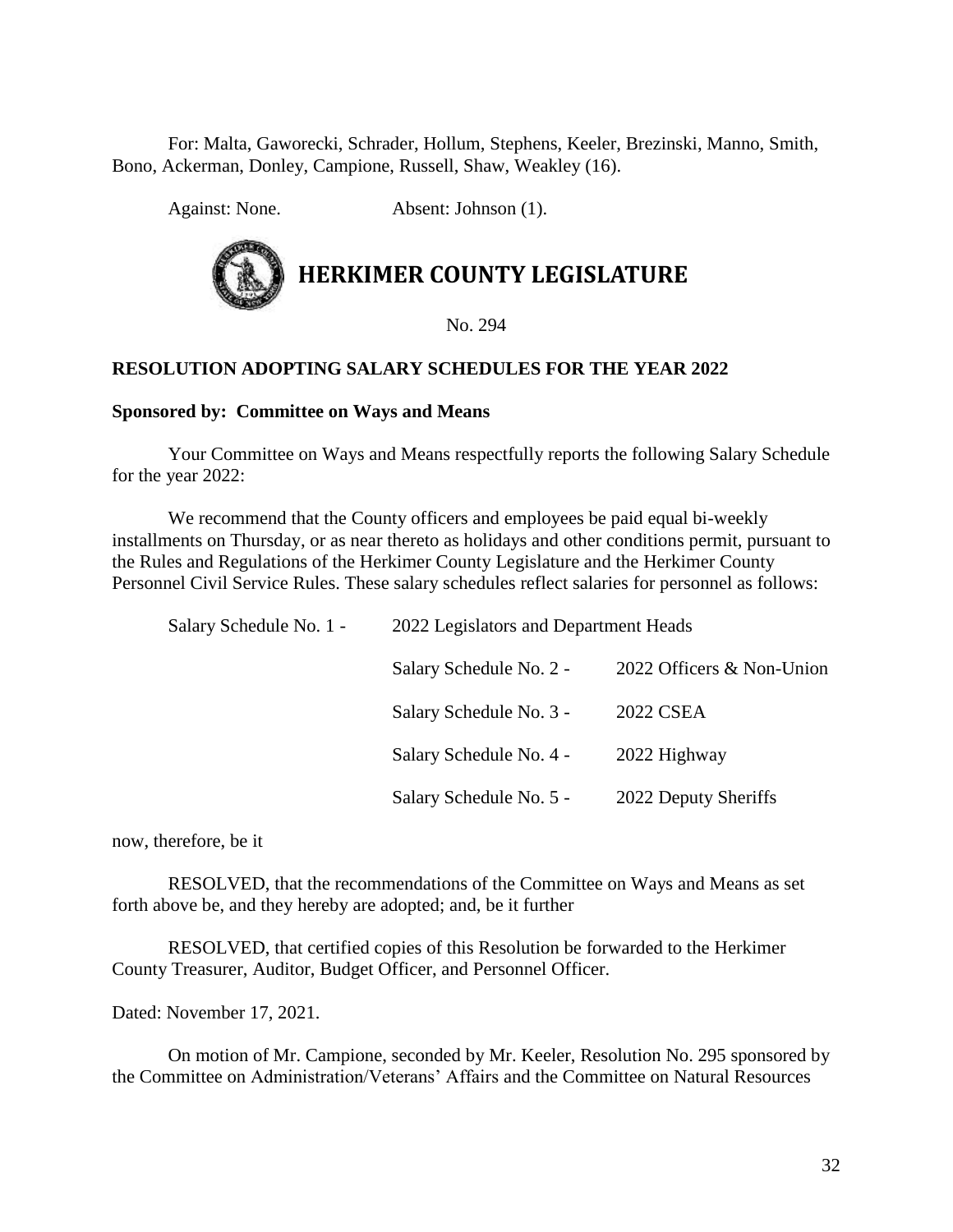rescinding Resolution No. 254 of 2021 setting public hearing on Introductory Local Law C for 2021 was handed up; voted on and adopted by voice vote:

For: Ayes (16). Against: None. Absent: Johnson (1).



No. 295

#### **RESOLUTION RESCINDING RESOLUTION NO. 254 OF 2021 SETTING PUBLIC HEARING ON INTRODUCTORY LOCAL LAW C FOR 2021**

#### **Sponsored by: Committee on Administration/Veterans' Affairs Committee on Natural Resources**

WHEREAS, Resolution No. 254 of 2021 was adopted on October 27, 2021, which set a Public Hearing on Introductory Local Law C for 2021 entitled "A LOCAL LAW OPTING OUT OF HOLIDAY DEER HUNT"; and

WHEREAS, prior to the County of Herkimer adopting said local law the State of New York must take action on proposed "Opt Out" Rule, which has yet to occur with public comment period ending November 14, 2021; and

WHEREAS, holding a public hearing prior to action by the State of New York would not be timely; now, therefore, be it

RESOLVED, that Resolution No. 254 of 2021 is hereby rescinded and the public hearing set forth therein is hereby cancelled.

Dated: November 17, 2021.

On motion of Mr. Ackerman, seconded by Mr. Russell, Report and Resolution No. 296 sponsored by the Committee on Ways & Means adjusting wages for hourly employees was handed up; voted on and adopted by roll call vote:

For: Malta, Gaworecki, Schrader, Hollum, Stephens, Keeler, Brezinski, Manno, Smith, Bono, Ackerman, Donley, Campione, Russell, Shaw, Weakley (16).

Against: None. Absent: Johnson (1).



**HERKIMER COUNTY LEGISLATURE**

No. 296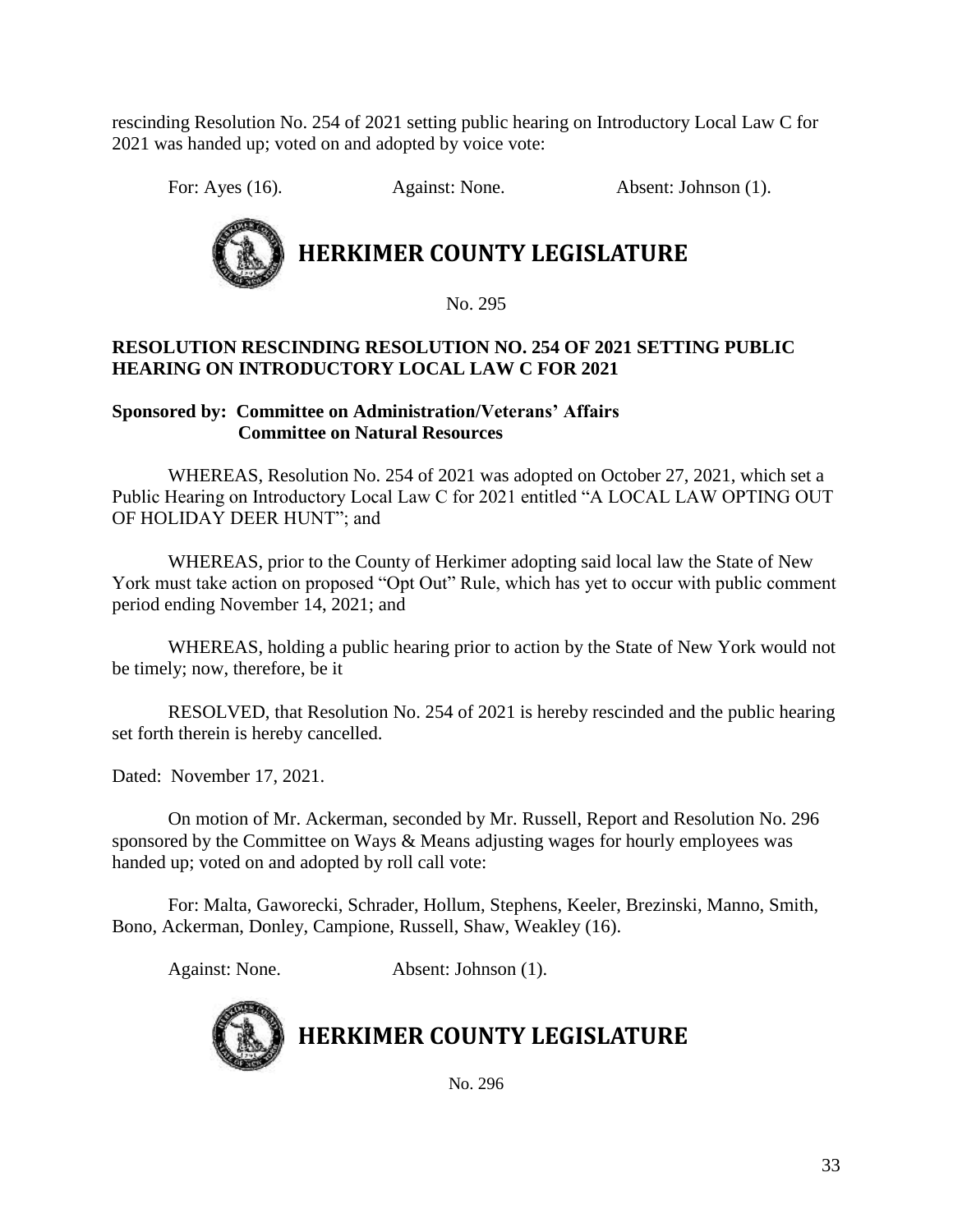#### **REPORT AND RESOLUTION ADJUSTING WAGES FOR HOURLY EMPLOYEES**

#### **Sponsored by: Committee on Ways and Means**

WHEREAS, by letter dated November 12, 2021, from James W. Wallace, Jr., County Administrator, this Legislature is advised that adjustments must be made to the salaries for the year 2022 for certain employees of the County in various departments who are paid on an hourly basis; now, therefore, be it

RESOLVED, that the wages of all employees of the County of Herkimer paid pursuant to the hourly scale for graded employees be and hereby are, established for the year 2022 as follows:

| Grade    | Hourly Wage 2022 |
|----------|------------------|
|          | 12.50            |
| $\gamma$ | 13.20            |
| 3        | 13.45            |
|          | 13.50            |
|          | 14.50            |

#### and, be it further

RESOLVED, that the following rates are hereby established for the following positions for the year 2022:

| Title                                             | 2022 Rate   |
|---------------------------------------------------|-------------|
| Part-time Motor Vehicle Clerk                     | \$14.46/hr. |
| **Part-time Building Maintenance Worker (Jail)    | \$13.20/hr. |
| Part-time Public Safety Telecommunicator (E-911)  | \$16.01/hr. |
| Part-time Account Clerk (A4010)                   | \$14.44/hr. |
| Part-time Alcohol Abuse Counselor (Mental Health) | \$27.47/hr. |
| Part-time Clerk (A3110)                           | \$14.58/hr. |
| Polling Site Coordinator (Board of Elections)     | \$15.00/hr. |
| Voting Machine Technician (Board of Elections)    | \$25.00/hr. |
| <b>Supervising Community Health Nurse</b>         | \$29.98/hr. |
| Part-time Registered Professional Nurses          | \$26.14/hr. |
| <b>Part-time Licensed Professional Nurses</b>     | \$17.27/hr. |
| Part-time Recording Clerk (19 ½ hours/week)       | \$15.09/hr. |
| Hearing Officer                                   | \$15.76/hr. |
| <b>Nurse Practitioner</b>                         | \$51.00/hr. |
| Part-time Psychiatric Social Worker               | \$36.40/hr. |
| <b>Psychiatric Nurse Practitioner</b>             | \$70.36/hr. |
| Computer Operator (A1680)                         | \$14.28/hr. |
| LPN COVID testing                                 | \$26.14/hr. |
| <b>COVID Vaccinator</b>                           | \$26.14/hr. |
| Account Clerk (Treasurer's Office)                | \$16.25/hr. |